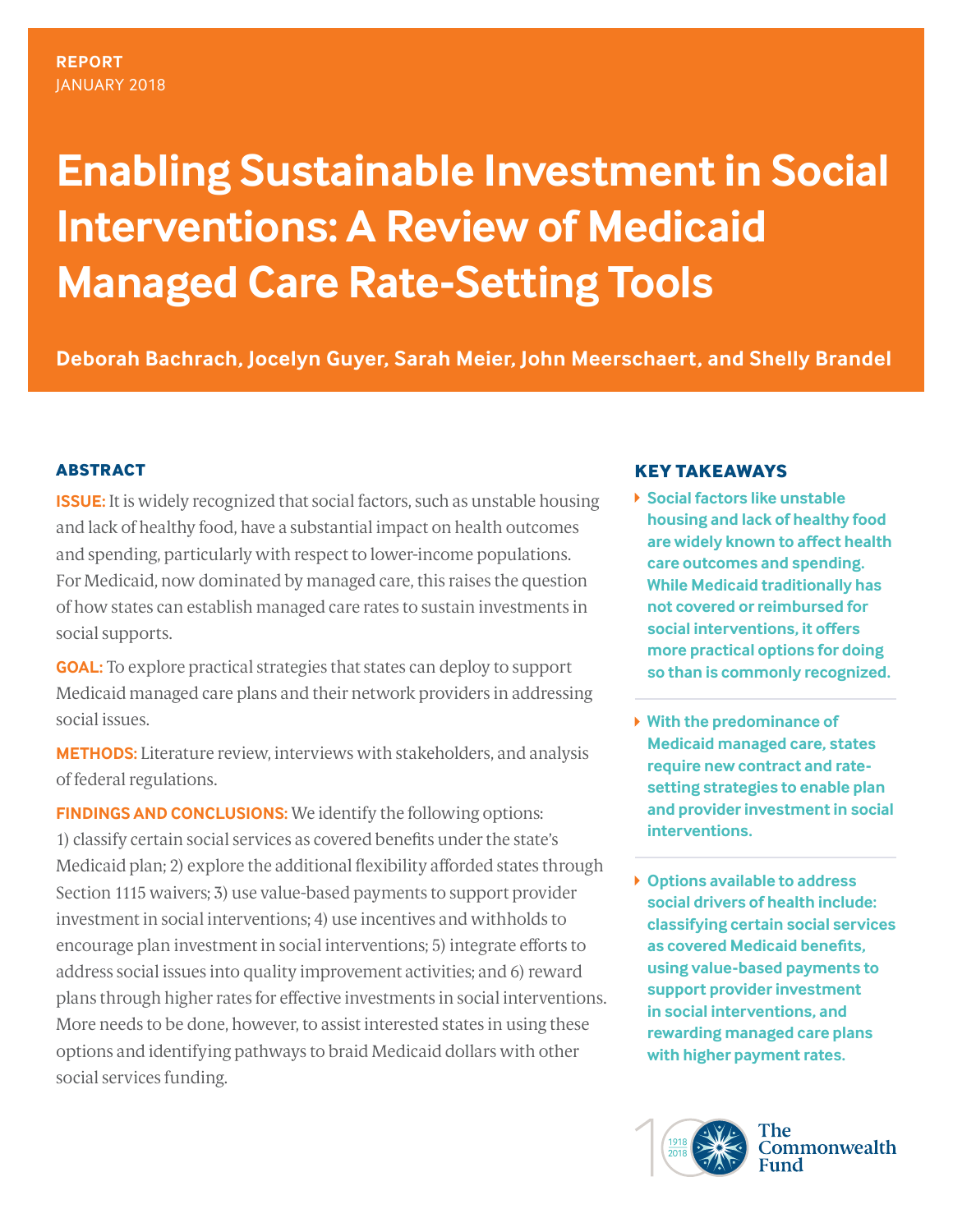## **INTRODUCTION**

It is now widely recognized that social factors, such as unstable housing, lack of healthy food, unsafe neighborhoods, and unemployment, have a substantial impact on health care outcomes and spending, particularly with respect to lower-income populations[.1](#page-13-0) Moreover, there is an emerging body of research on which interventions are most likely to result in better outcomes and reductions in spending.<sup>2</sup> As the nation's largest payer for health care services for low-income populations, many of whom have substantial social service needs, Medicaid is front and center when it comes to these issues. State Medicaid agencies are increasingly focusing on how the program can cover and reimburse for nonclinical interventions, particularly in managed care, now the dominant service delivery model in Medicaid.

This report identifies practical strategies that states can deploy to support Medicaid managed care plans and their network providers in addressing social issues. Based on a literature review and on interviews with state officials, health plan leaders, actuarial experts, and other stakeholders, we identify options for states to consider if they are interested in incorporating the cost of social interventions into Medicaid managed care rates (Exhibit 1). While the

#### **Exhibit 1**

#### **STATE OPTIONS AND CONSIDERATIONS**

- 1. Classify certain social services as covered benefits under the state's Medicaid plan
- 2. Explore the additional flexibility afforded states through Section 1115 waivers
- 3. Use value-based payment to support investment in social interventions
- 4. Use incentives and withholds to encourage plan investment in social interventions
- 5. Integrate efforts to address social issues into quality improvement activities
- 6. Reward plans with effective investments in social interventions with higher rates

strategies do not represent a comprehensive solution to the issue of Medicaid's role in addressing social issues, they are an essential building block.

### **BACKGROUND**

States face several questions about what role they want Medicaid to play in addressing social issues that directly affect the health of Medicaid beneficiaries and the cost of serving them. Do they want to move their Medicaid programs beyond paying for medical services to tackling affordable housing, economic insecurity, unsafe neighborhoods, and access to adequate and healthy food? In some states, the priority is finding more effective ways to deliver traditional medical care. Other states, particularly those that have implemented an expansion of coverage to low-income adults or are adopting a population health approach to their Medicaid programs, look to their managed care plans and providers to address such issues (Exhibit 2). In all cases, states must evaluate the extent to which federal Medicaid rules permit coverage and payment for discrete nonclinical services.

#### **Rate-Setting Tools in Context**

A Medicaid managed care financing and payment strategy is an essential element, but far from the only required element, of any approach to use Medicaid as a vehicle for addressing social determinants of health. During our interviews, we consistently heard that while there is strong interest in innovative rate-setting options, states have many other challenges they need to tackle for Medicaid to play a role in addressing social issues. These other challenges include the need for more staff with different skills, such as social service experience or actuarial proficiency; a data infrastructure to identify and address social factors; and sufficient time and resources for plans and providers to prepare to address social issues (see [Appendix D](#page-17-0)). While these are important issues, they are not the focus of this report, which addresses options available to states for creating a payment and managed care contracting strategy that supports investments in social interventions.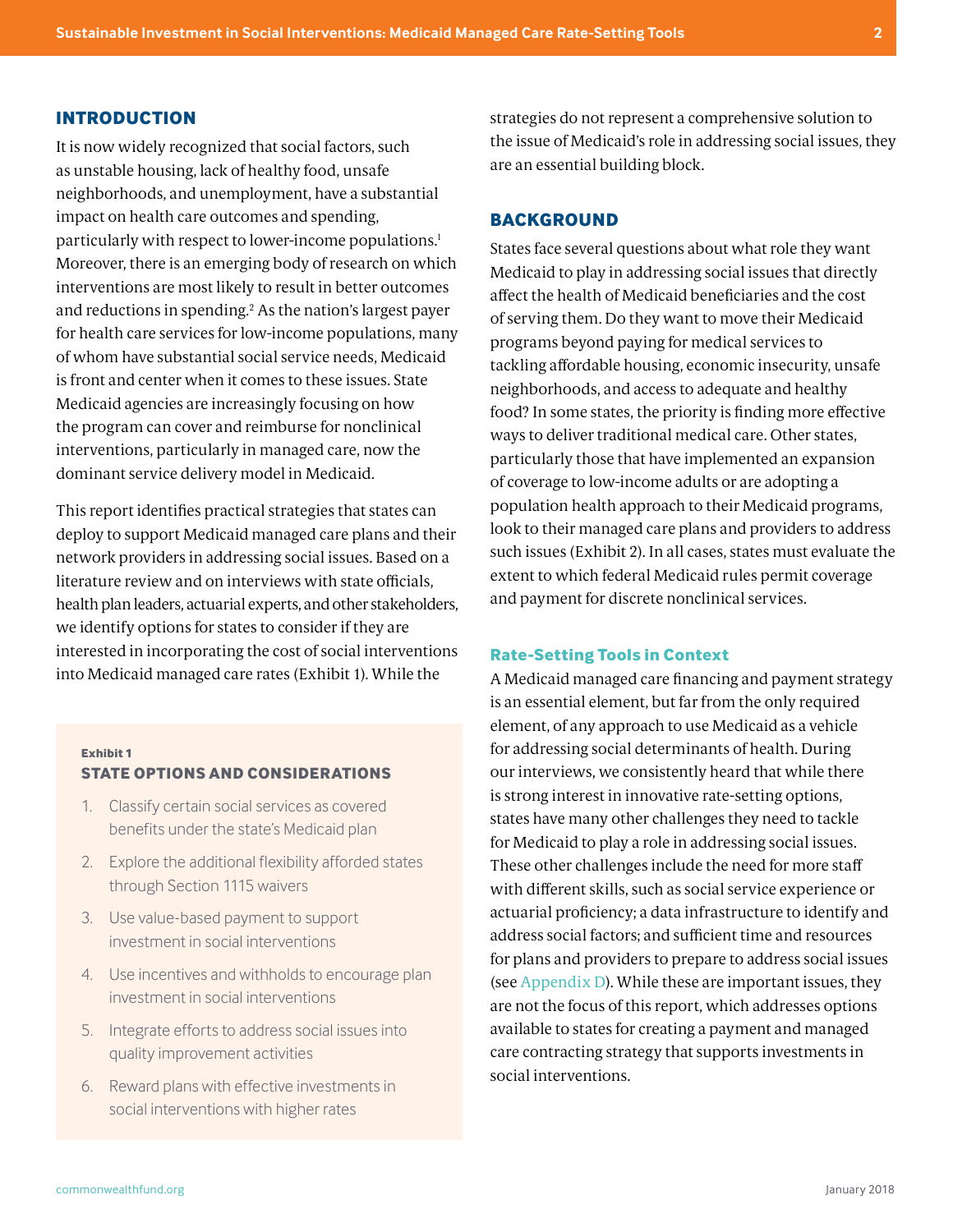## **MEDICAID EXPANSION: IMPLICATIONS FOR THE IMPORTANCE OF ADDRESSING SOCIAL DETERMINANTS OF HEALTH**

In the states that expanded their Medicaid programs to all adults with incomes below 138 percent of the federal poverty level (31, plus the District of Columbia), newly eligible adults often have extensive social needs. According to research from the Medicaid and Children's Health Insurance Program Payment and Access Commission, 70 percent are below the federal poverty level, but, even so, only about half receive benefits from the Supplemental Nutrition Assistance Program.<sup>a</sup> In our interviews with Medicaid directors in expansion states, they reported that gaining these new enrollees has

reinforced the importance of Medicaid addressing social issues: first, because of the relatively high prevalence of mental illness and substance abuse among the population,<sup>b</sup> and second, because of Medicaid's increasingly important role in the coverage and care of low-income families. Finally, interviewees noted that, as Medicaid coverage became more stable and states and managed care plans began to implement valuebased payment policies, plans and providers were better positioned to address the social needs of their enrollees and patients.

## **Medicaid Managed Care Rate-Setting: Rules, Policies, and Procedures**

The question at the center of this analysis is how states can support plan investment in social services that improve health outcomes and are cost-effective. In states with Medicaid managed care, this translates into a question of how to set Medicaid managed care capitation rates in such a way that plans are incentivized or required — and, even more importantly, have the resources — to address social issues that directly affect the health outcomes of their members.

The starting point for answering this question is the federal Medicaid managed care rules that require states to ensure that capitation rates are actuarially sound. This means that rates must be sufficient to cover the costs that plans incur to provide covered benefits to their enrollees, as well as related administrative and operational expenses. Notably, capitation rates must be based only on services covered under the state plan and services necessary to achieve mental health parity requirements.3 In other words, states cannot directly build the cost of social support services *not* covered under the state plan into their capitation rates (Exhibit 3).4

The regulations also specify that rates should reflect reasonable nonbenefit expenses associated with providing the covered benefits and meeting mental health parity requirements. These nonbenefit expenses include administrative costs; taxes, licensing, and regulatory fees; contribution to reserves; profit or risk margin; the cost of capital; and other operational costs. As further discussed below, quality initiatives can be considered part of operational costs, potentially creating a vehicle for covering social interventions that are part of a plan's quality initiatives.

A distinct but related issue is that states also must set their capitation rates at a level that results in plans, on average, being projected to incur a medical loss ratio (MLR) of at least 85 percent.<sup>5</sup> The MLR calculation is designed to ensure plans are spending a sufficient amount of their

<sup>&</sup>lt;sup>a</sup> M. Heberlein, "[New Findings from the Health Reform Monitoring Survey,](https://www.macpac.gov/wp-content/uploads/2015/03/09_New-Findings-from-the-Health-Reform-Monitoring-Survey.pdf)" Presentation at the Medicaid and CHIP Payment and Access Commission (MACPAC, March 24, 2015).

<sup>b</sup> Medicaid and CHIP Payment and Access Commission, ["Chapter 4: Behavioral Health in the Medicaid Program—People, Use, and](https://www.macpac.gov/wp-content/uploads/2015/06/Behavioral-Health-in-the-Medicaid-Program%E2%80%94People-Use-and-Expenditures.pdf)  [Expenditures](https://www.macpac.gov/wp-content/uploads/2015/06/Behavioral-Health-in-the-Medicaid-Program%E2%80%94People-Use-and-Expenditures.pdf)," in *Report to the Congress on Medicaid and CHIP* (MACPAC, June 2015).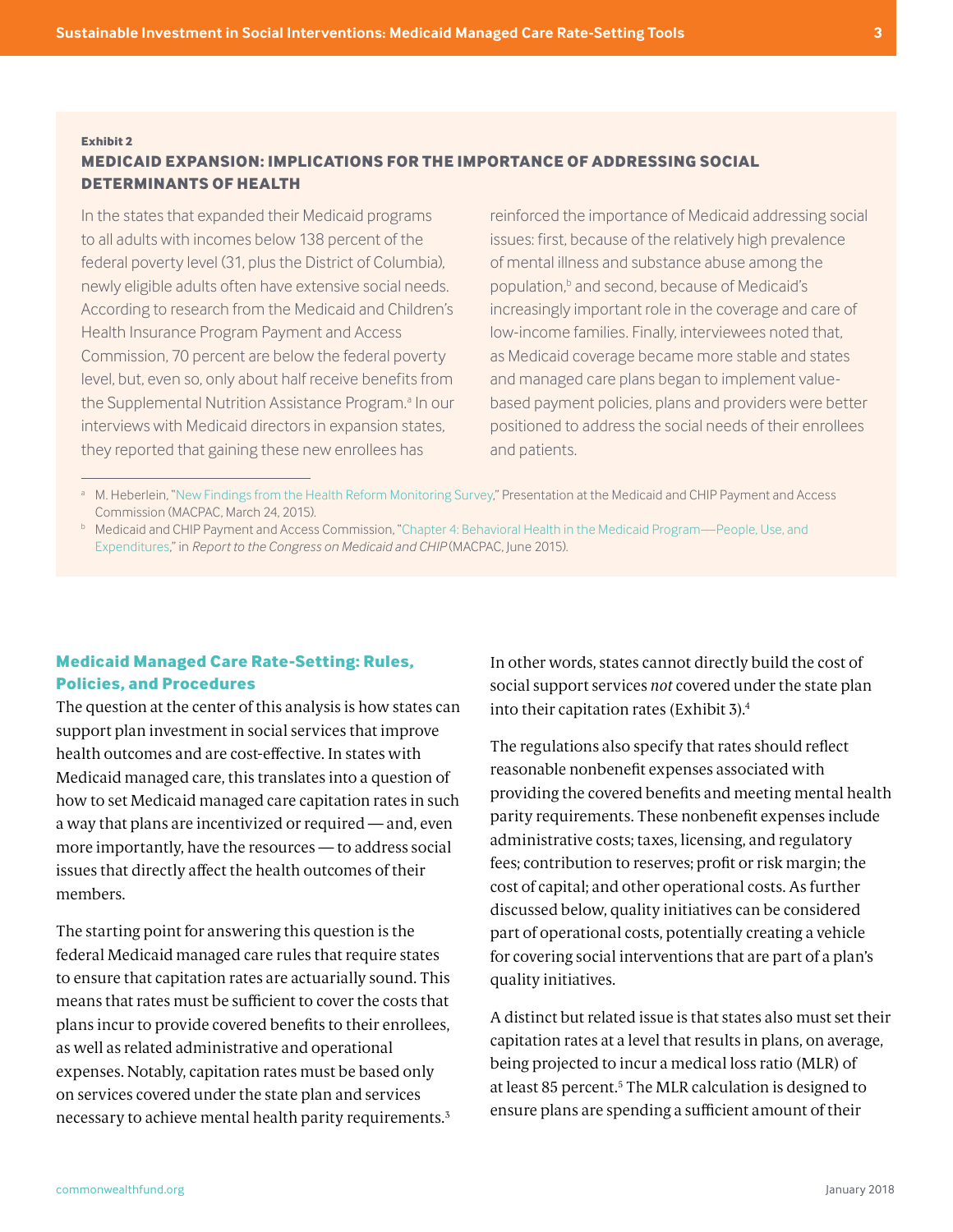### **VALUE-ADDED AND "IN-LIEU-OF" SERVICES**

Under the federal Medicaid managed care rules, plans may cover **value-added services,** which are services that are not covered under the state plan, but that a managed care plan chooses to spend capitation dollars on to improve quality of care and/or reduce costs.<sup>a</sup> For example, a managed care plan might elect to provide supportive housing for a beneficiary with a mental illness who otherwise would cycle between hospital stays and homelessness. The cost of value-added services cannot be included in the capitation rates; it can, however, be included in the numerator of the medical loss ratio (MLR) if it is part of a quality initiative.

States and plans also may elect to cover **"in-lieu-of" services,** which substitute for services or settings

covered in a state plan because they are a cost-effective alternative. For example, a state could allow plans to provide medically tailored meals as a substitute for a home visit by an aide in selected circumstances. The actual costs of providing the in-lieu-of service are included when setting capitation rates, and they also count in the numerator of the MLR.<sup>b</sup> In-lieu-of services, however, can only be covered if the state determines the service or alternative setting is a medically appropriate and cost-effective substitute or setting for the state plan service; if beneficiaries are not required to use the inlieu-of service; and if the in-lieu-of service is authorized and identified in the contract with Medicaid managed care plans.

<sup>a</sup> 42 CFR § 438.3(e)(1)(i). In some states, value-added services are required in the contract between a state and managed care plans even though value-added services are optional. In these instances, plans may offer to cover some value-added services when they bid to participate in a state's managed care program, and then these services are enshrined in the contract. Even though the services are part of the contract, plans are not necessarily paid to provide them. By definition, value-added services are not covered benefits under a state plan, so the cost of providing them cannot be built into the capitation rate for managed care plans, leaving plans to pay for them out of profits.

 $b$  See 42 CFR § 438.3(e)(2).

capitation funds on services for beneficiaries, rather than administrative costs, profits, or other similar expenses (Exhibit 4). This means it is key to assess where the cost of social interventions fits into the MLR calculation; if investing in social services helps plans to meet an 85 percent MLR threshold, they will be more likely to make such investments. If doing so harms their ability to reach an 85 percent threshold, such investments are likely to remain small and/or short-lived. Although they are not required to do so by federal regulations, some states also recoup money from plans that fail to meet a minimum MLR. If states elect to do so, federal regulations require that the MLR they establish must be 85 percent or higher.

Finally, from a plan perspective, these rules and requirements also raise the prospect that future capitation rates could be lower if social interventions are effective in driving down use of medical care. In our interviews, some actuarial experts and plans questioned whether this issue, often referred to as "premium slide," should be a significant concern. They point out that plans ought to be able to accept lower rates provided they have a source of funding for social interventions and receive a reasonable profit margin. Indeed, these experts note that a key purpose of managed care is to better manage costs, making it a sign of success if premiums decline or grow at a slower rate than they otherwise would. Even so, others suggested that concerns about premium slide could nevertheless dampen plan interest in aggressively tackling social factors, especially if plans are not provided with funding for the cost of the interventions.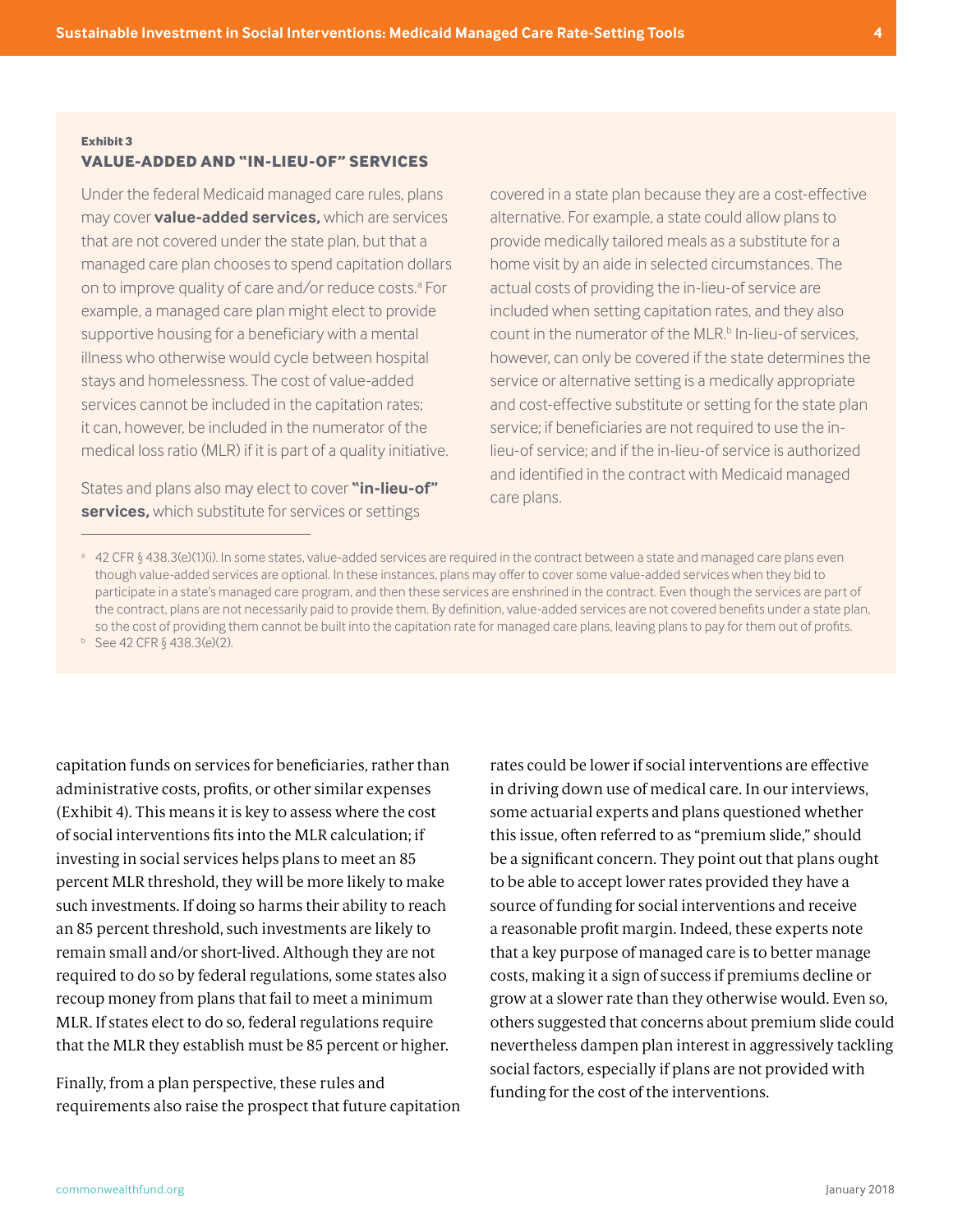#### **FORMULA TO CALCULATE THE MEDICAL LOSS RATIO**

The medical loss ratio (MLR)<sup>a</sup> is calculated by summing the cost of claims for services covered by Medicaid, quality improvement expenses, and fraud prevention expenses.<sup>b</sup> The sum of these elements, often referred to simply as "the numerator," is divided by a plan's capitation revenue minus taxes and fees, which is referred to as the "denominator" of the MLR. The more

spending that is included in a plan's numerator, the higher its MLR. If a plan cannot consider investments in social services as part of the numerator, such investments drive down the plan's MLR. In effect, if investments in social interventions are treated in the same way as profits and administrative costs, it creates a disincentive for plans to make such investments.



#### **Value-Based Payment: A Jumping-Off Point**

Over the past decade and certainly since passage of the Affordable Care Act in 2010, state Medicaid agencies have sought to move away from fee-for-service payment structures to more value-based payment strategies from volume to value (Exhibit 5). Initially the focus was on the relationship between states and providers, with states increasing reimbursement for providers that met patient-centered medical home standards and sharing savings with providers that could meet minimum quality standards and bring down costs. However, states that deployed managed care delivery models did not have direct payment relationships with providers. Thus, the question became how to inject these new provider payment strategies into Medicaid managed care.

The release of the Medicaid managed care rule in the spring of 2016 has accelerated states' use of value-based payment.6 The rule provides authority for states to require plans to engage in value-based payments and other delivery system reforms, as well as allowing states to use payments or withholds to incentivize plans to meet such goals or mandates (Exhibit 6). For example, the rule highlights that states can require plans to participate in a patient-centered medical home initiative, which, depending on the state, could include a strong emphasis on connecting beneficiaries to social supports. Moreover, the rule grants states some authority to directly shape payment arrangements *between* plans and their network providers. Certain guardrails apply, including that the state cannot direct the value or the frequency of the payments to individual providers, cannot condition payments on intergovernmental transfers, and must link the requirements to the state's Medicaid quality strategy.<sup>7</sup>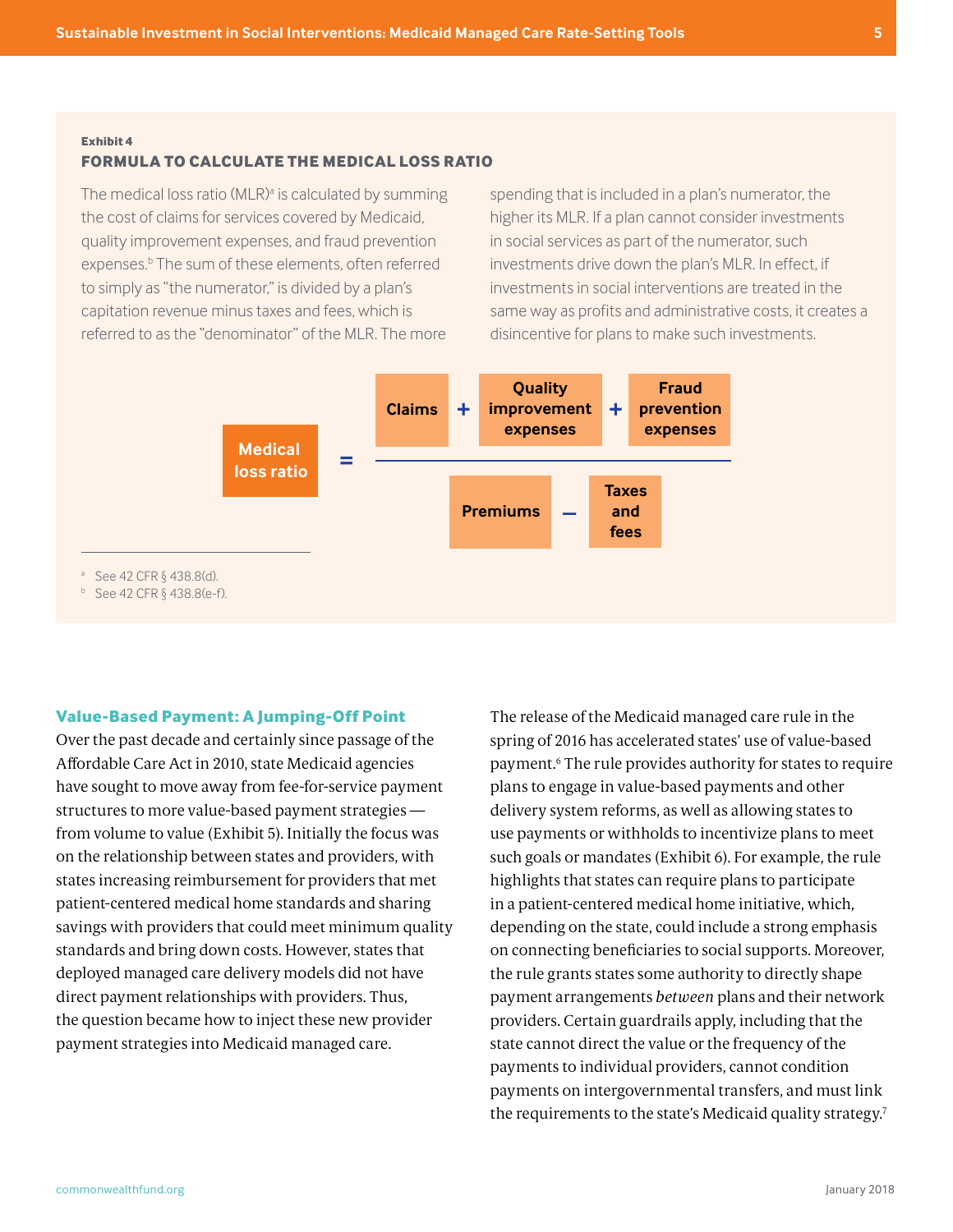Notably, value-based payments — including state performance bonus payments and shared-savings payments to providers — are built into capitation rates and considered "claims" for purposes of calculating the

MLR and so are part of the numerator.8 With the managed care rule's changes and clarifications, it is now easier for states to pay for value through managed care, including when value can be obtained through cost-effective investments in social services.

## **Exhibit 5 WHAT IS VALUE-BASED PAYMENT?**

Value-based payment $a,b$  — that is, payment based on the value (i.e., quality and cost) of care, rather than exclusively on the quantity of services provided incentivizes better care, better outcomes, and lower costs, and it is increasingly being used among payers in the Medicaid, Medicare, and commercial markets. For example, a Medicaid managed care plan might pay a bonus to providers for strong performance on outcome measures and allow providers to share in the savings if costs are kept below a target level.

<sup>a</sup> See 42 CFR § 412.160.

**b** Note that states can develop their own definitions for value-based purchasing, which may be broad or narrow.

#### **Exhibit 6 STATE OPTIONS TO INCENTIVIZE PLANS TO MEET VALUE-BASED PAYMENT REQUIREMENTS**

The Medicaid managed care rule gives states the authority to require plans to use value-based payments and offer fiscal incentives to meet the requirements.<sup>a</sup>

**• Incentive payments** are a payment mechanism under which plans receive additional funds — *over and above* their capitation payment — for meeting targets in the contract. Such arrangements can be up to 5 percent of a plan's capitation revenue, an amount that could total tens of millions of dollars. States can elect to use incentive payments to reward plans that perform well on quality metrics

related to social issues and/or that make use of value-based payments. These payments are excluded entirely from MLR calculations.

**• Withhold arrangements** are any payment mechanism under which a portion of a plan's capitation payment is withheld unless a plan meets performance targets. States can use withhold arrangements to incentivize plans to meet metrics linked to social supports. Withhold payments returned to plans are considered part of revenue and so are included in the denominator of the MLR.<sup>b</sup>

<sup>&</sup>lt;sup>a</sup> When states design incentive payments or withhold arrangements, federal regulations require that they are designed to support the goals of their managed care quality strategy.

 $b$  See 42 CFR § 438.6 for additional detail. Several additional requirements and caveats apply, including that withhold and incentive arrangements must be linked to a state's quality strategy. Moreover, arrangements that withhold a portion of a capitation rate for noncompliance with general operational requirements are considered a penalty, not a withhold arrangement. In addition, contracts that provide for a withhold arrangement must ensure that the capitation payment, minus any portion of the withhold that is not reasonably achievable, is actuarially sound. The total amount of the withhold, achievable or not, must be reasonable and take into consideration the financial operating needs of participating plans.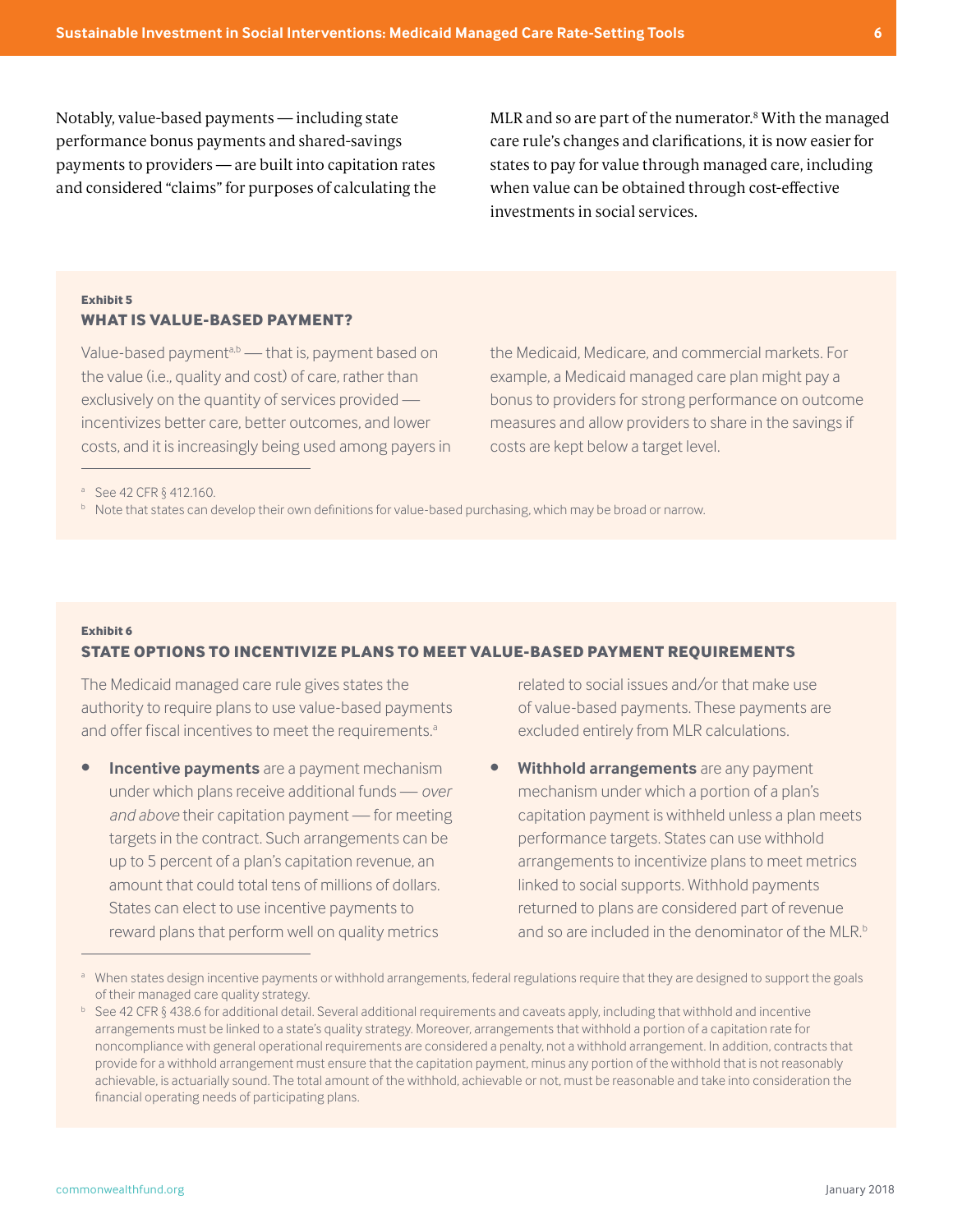# **STATE OPTIONS FOR INCENTIVIZING OR REQUIRING PLAN INVESTMENT IN SOCIAL INTERVENTIONS**

For states interested in using their Medicaid payment and managed care contracting strategies to support investments in social interventions, we identify six options that could provide plans with the resources and flexibility to so invest. In general, the options are not mutually exclusive and likely would need to be combined in order to develop a comprehensive strategy that both provides plans with the resources to finance social interventions and moderates the impact on future rates if they are effective in driving down medical costs. Indeed, it is not unusual for states to rely on a multipronged strategy to address social issues (Exhibit 7).

## *Option 1: Classify Certain Social Services as Covered Benefits Under the State's Medicaid Plan*

States have some discretion to classify a range of social supports as Medicaid plan benefits.9 By doing so, states can include these services in plans' benefit packages and build their cost into the states' Medicaid managed care rates in the same way as hospital services, physician services, or other "traditional" medical services. Moreover, plan payments to providers for these services are classified as part of "claims" (i.e., included in the numerator) for purposes of the MLR calculation and so do not count against plans when it comes to future ratesetting. The allowable services include connecting people to housing, food assistance, and peer support services (Exhibit 8).

#### **Exhibit 7**

## **ARIZONA'S MULTIPRONGED APPROACH TO ADDRESSING SOCIAL ISSUES**

States interested in tackling the social issues of Medicaid beneficiaries are likely to require a range of strategies, sometimes relying on Medicaid and sometimes going outside of Medicaid. Arizona has adopted a multipronged approach, serving those with serious mental illnesses through Regional Behavioral Health Authorities (RBHAs).

- **• Maximize use of Medicaid coverage for nonclinical services.** Arizona includes several nonclinical services in its Medicaid benefit package, including respite services and care management.
- **• State and local funding for nonmedical services.** Arizona provides approximately \$35 million in state-only grants for housing to RBHAs. The money is used to create partnerships with housing authorities and secure housing subsidies for members. By design, there is only one RBHA for each geographic region in the state.
- **• Reinvestment requirements.** Arizona requires RBHAs to reinvest 6 percent of their profits back into the community. Some plans directly fund housing or food banks, while others set up mini-competitive grant programs to finance community-based organizations.
- **Leverage equity requirements.** Arizona allows plans to use a share of their equity as a line of credit to invest in low-income housing. One plan partnered with a nonprofit organization to purchase large housing complexes, with a requirement that a portion of the units are set aside for Medicaid beneficiaries.
- **• Value-based payments.** Arizona's value-based payment strategy allows for plans and providers to provide a continuum of health and social services.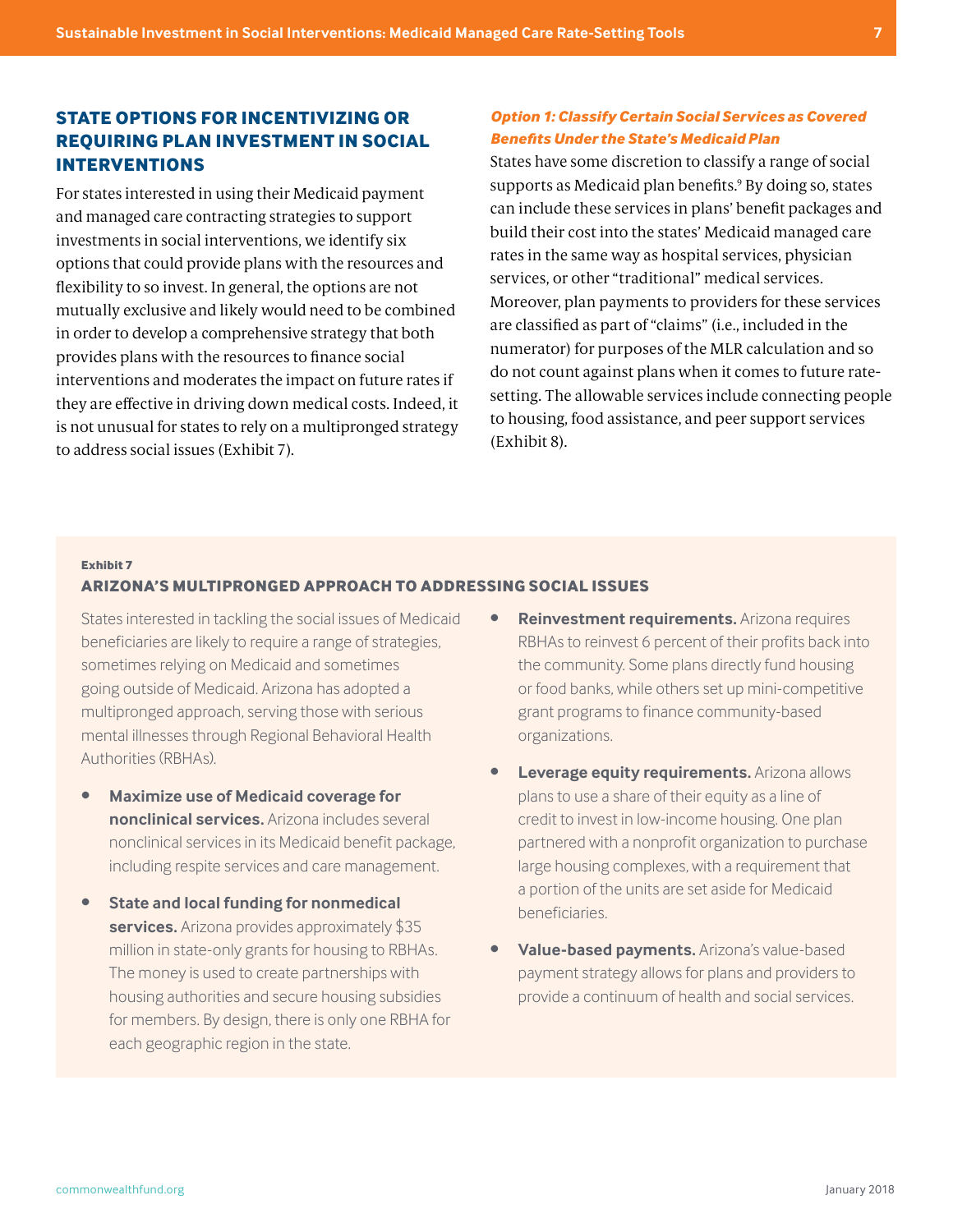#### **SOCIAL INTERVENTION SERVICES COVERED BY MEDICAID AS MEDICAL ASSISTANCE BENEFITS**<sup>a</sup>

- **• Linkages to social service programs** that offer help with food assistance, rent, childcare costs, heating bills, and other major household expenses.
- **• Stable housing support** provided through services that help people find and remain in homes, including assistance locating a home, assistance making home repairs, and training in navigating relationships with landlords or other tenants.
- **• Assistance in finding and retaining employment,** particularly for people with disabilities, including ways to prepare to enter the job market or to find and keep jobs.
- **Peer support** offered by individuals who come from a beneficiary's community or who have had similar experiences and can offer counseling, advice, and other support.

<sup>a</sup> D. Bachrach, J. Guyer, and A. Levin, *[Medicaid Coverage of Social Interventions: A Road Map for States](https://www.milbank.org/publications/medicaid-coverage-social-interventions-road-map-states/)* (Milbank Memorial Fund, July 2016).

## *Considerations*

While Option 1 represents a straightforward way to build the cost of social interventions into a managed care strategy, there are some issues to consider. First, if a state elects to cover a social service as a Medicaid benefit, it is subject to the same requirements as other Medicaid benefits, including "statewideness," which requires that the benefit generally must be provided on a statewide basis, and "comparability," which requires that a benefit be provided on a comparable basis to nearly all Medicaid beneficiaries regardless of their pathway to Medicaid eligibility.10 In our interviews with plan officials, some suggested that this poses a bigger problem for a social intervention than a medical need, because social service needs and resources are highly community-specific. For example, one community might have a strong peer support program because of the efforts of a local community leader, but other parts of a state might be devoid of such resources. States may prefer to target their social support services toward specific high-need areas or subpopulations, but the Medicaid rules generally would require statewide coverage for all members.11

In addition, some of the Medicaid benefits that offer a vehicle for addressing social needs carry unique requirements and obligations. For example, states could opt to classify the cost of connecting families to the Supplemental Nutrition Assistance Program (SNAP) or other help finding adequate food as part of "case management" or "targeted case management," which are both optional Medicaid benefits. But if they do, they must ensure that their managed care plans meet federal requirements, such as offering yearly assessments for each beneficiary receiving the service and developing individualized plans.<sup>12</sup>

Finally, whatever the benefits of this approach, it is not a full solution. Some key social supports simply cannot be classified as Medicaid benefits. These include the direct costs of essentials such as food and housing. Federal laws and regulations are clear that such services cannot be considered part of the Medicaid benefit package or directly paid for with Medicaid funds.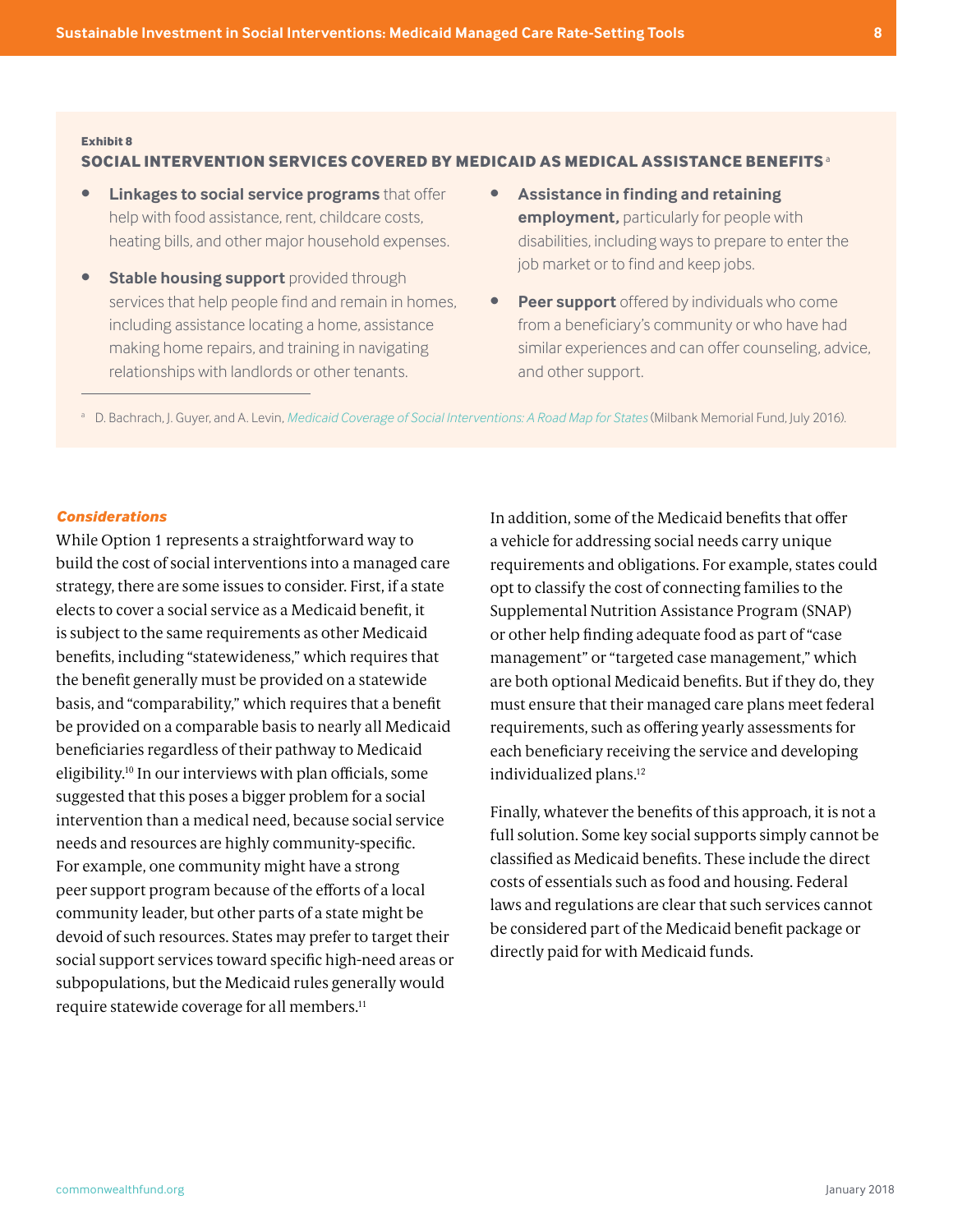## *Option 2: Explore the Additional Flexibility Afforded States Through Section 1115 Waivers*

States also have the flexibility to pursue 1115 waivers, which offer broad authority to waive provisions of the Medicaid statute and to provide financing for services not otherwise included in Medicaid. They must further the purposes of the Medicaid statute and be budgetneutral to the federal government. Unlike the other options discussed, 1115 waivers can require considerable negotiation with the Centers for Medicare and Medicaid Services (CMS), but they have the advantage of offering sweeping authority for states to experiment with greater support for social interventions.

In recent years, 1115 waivers frequently have been used for Medicaid delivery system reform and, in this context, some states have sought to encourage investments in social interventions. Oregon, the best-known example, has established Coordinated Care Organizations (CCOs) that are given a global budget to provide physical health, behavioral health, and "health-related" services, which is to say services not otherwise covered by Medicaid

that affect health[.13](#page-13-0) The health-related services offered by CCOs include short-term housing for individuals discharged from the hospital who otherwise would be at risk for readmission, as well as home improvements that can make it more viable for people to remain in the community (installing handrails, for example) or that can reduce unnecessary hospitalizations (such as use of air conditioners to reduce asthma attacks). In its 1115 waiver, Oregon secured clarification of how it can encourage CCOs to provide such services and build their cost into capitation rates (Exhibit 9).

## *Considerations*

The process of negotiating a Medicaid 1115 waiver can be time-consuming and complex, requiring extensive discussions with CMS. Moreover, such demonstrations are intended to test out new ideas, not to serve as the permanent vehicle by which a state operates its Medicaid program. For example, delivery system reform waivers, such as the one secured by Oregon, are expected to phase out over time. Indeed, a number of the waivers already

#### **Exhibit 9 OREGON'S SECTION 1115 WAIVER: USING MEDICAID TO PROVIDE "HEALTH-RELATED" SERVICES**

Using a Section 1115 waiver, Oregon operates its Medicaid program through coordinated care organizations (CCOs), which are community-based partnerships of managed care plans and providers that manage physical, behavioral, and oral health services for a defined Medicaid population. Like managed care plans, CCOs take on risk and are paid rates developed in accordance with the Centers for Medicare and Medicaid Services' rate-setting requirements for Medicaid managed care.

A major goal of Oregon's initiative is to "address the social determinants of health and improve health equity across all low-income, vulnerable Oregonians." To this end, Oregon encourages its CCOs to offer "healthrelated services," which include "flexible services" (costeffective services offered voluntarily to individuals as an

adjunct to covered benefits) and "community benefit initiatives" (community-level interventions focused on improving population health and health care quality). They can include, for example, short-term housing assistance post-hospitalization or a public education campaign to increase vaccination rates.

Oregon secured clarification in its 1115 waiver that it can put the cost of such services in the numerator of the MLR if the services are related to a quality initiative (see [Option 5](#page-11-0) below). Moreover, Oregon incentivizes plans to offer health-related services by rewarding high-quality and relatively efficient plans with a higher profit margin. To date, CCOs have dedicated a relatively small share of their capitation funds to such services, but the state continues to encourage them to do so.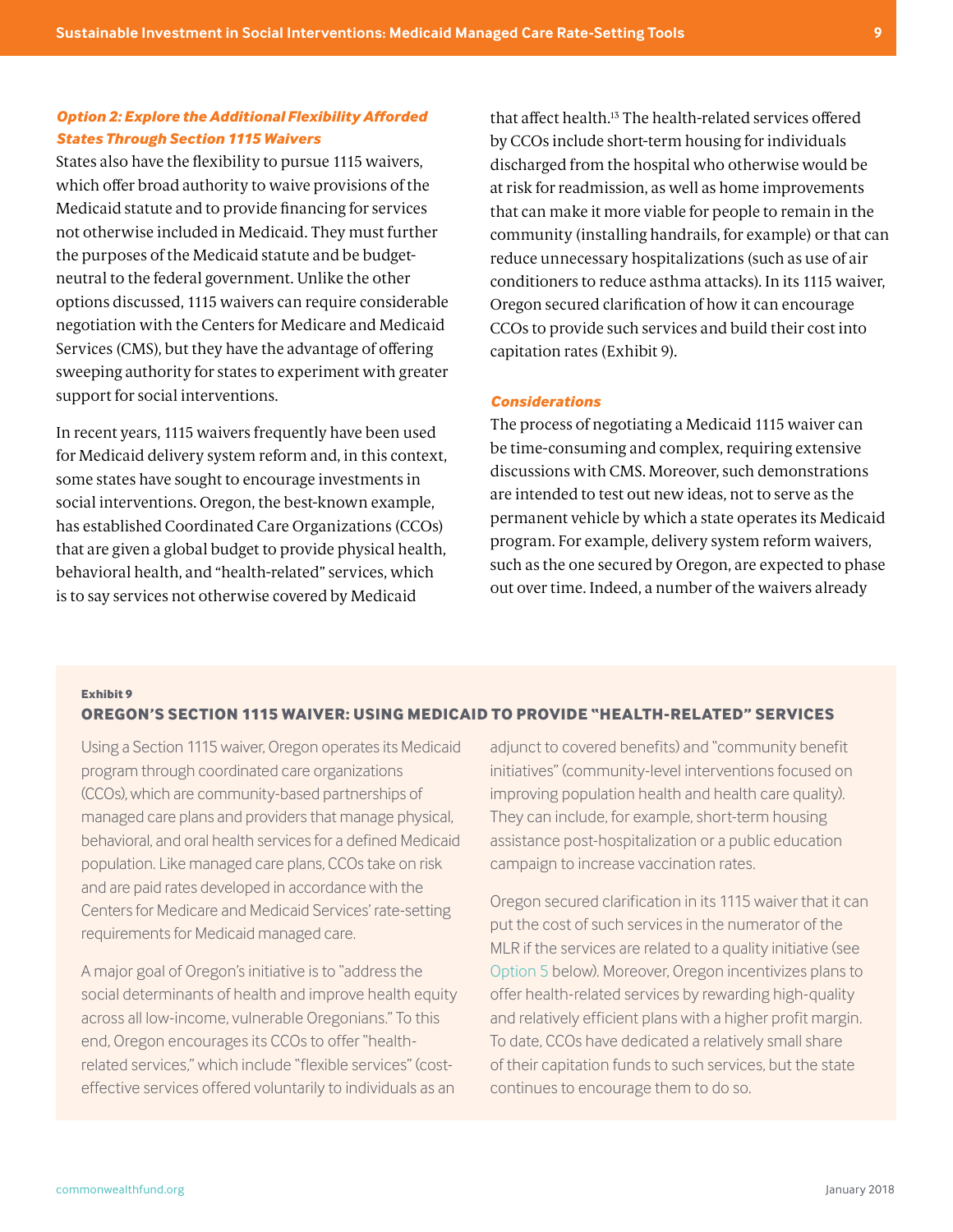in place explicitly require that some of the innovation taking place will gradually be built into a state's Medicaid managed care contracting strategy, creating a long-term, sustainable approach to financing that can outlive the waiver.

The Trump administration has suggested that under certain circumstances it will permit waivers to continue indefinitely. Still, it has restricted some of the tools used in the past to help finance waivers[.14](#page-13-0) And, as with prior administrations, it does not appear willing to authorize Medicaid coverage of significant social interventions.

## *Option 3: Use Value-Based Payments to Support Investment in Social Interventions*

Value-based payments create an opportunity to address social issues when doing so would deliver value to Medicaid and improve health outcomes. Historically, Medicaid has been a program that pays for Medicaidcovered benefits — for the most part clinical services delivered to Medicaid-eligible beneficiaries. It has not been in a position to cover social interventions, even when it would be cost-effective to do so, unless they could be squeezed into the Medicaid box. Because valuebased payments — whether paid by the plan or the Medicaid agency — are not linked to providing specific medical services, they can be used by providers for social investments even beyond those included in the Medicaid benefit package. Of course, this assumes the provider is persuaded that investment in social interventions will have a positive impact on health outcomes and its performance under the value-based payment arrangement.

Arizona offers an example of how value-based payments can be integrated into a Medicaid managed care contracting strategy that supports plans in addressing social issues. The state requires managed care plans to ensure that a specified share of payments to providers are made under value-based payment arrangements. It reinforces the requirement by withholding 1 percent of premiums and allowing plans that meet the value-based payment threshold to compete against each other to earn a share of the withheld funds based on their performance on quality metrics. In response, plans have established shared-savings arrangements with Medicaid providers that deliver an array of medical and nonmedical services (Exhibit 10).

### *Considerations*

First, value-based payments offer a helpful tool for financing the cost of social interventions, but they do not automatically solve the issue of premium slide. Plans may remain concerned that future rates will be based on

## **Exhibit 10**

# **USING VALUE-BASED PAYMENTS TO PROVIDE A CONTINUUM OF HEALTH AND SOCIAL SERVICES: AN EXAMPLE IN CIRCLE THE CITY**

Medicaid managed care plans establish shared-savings arrangements with organizations such as Circle the City, a nonprofit community health organization in Maricopa County, Arizona, that works with people who have been or are currently homeless.<sup>a</sup> It provides a continuum of health care and related social services that helps people to remain outside of a hospital or nursing home and reside in the community. These services include medical respite care for people recently discharged from the

hospital or living on the street with acute conditions, primary care at an outpatient clinic, and mobile medical services. The shared-savings payments made by plans to Circle the City and other such organizations, which can be used to finance the full array of services that they provide, are considered part of a plan's medical claims and are built into capitation rates and the numerator of the MLR.

<sup>&</sup>lt;sup>a</sup> For more details, see the [Circle the City](http://www.circlethecity.org/) website.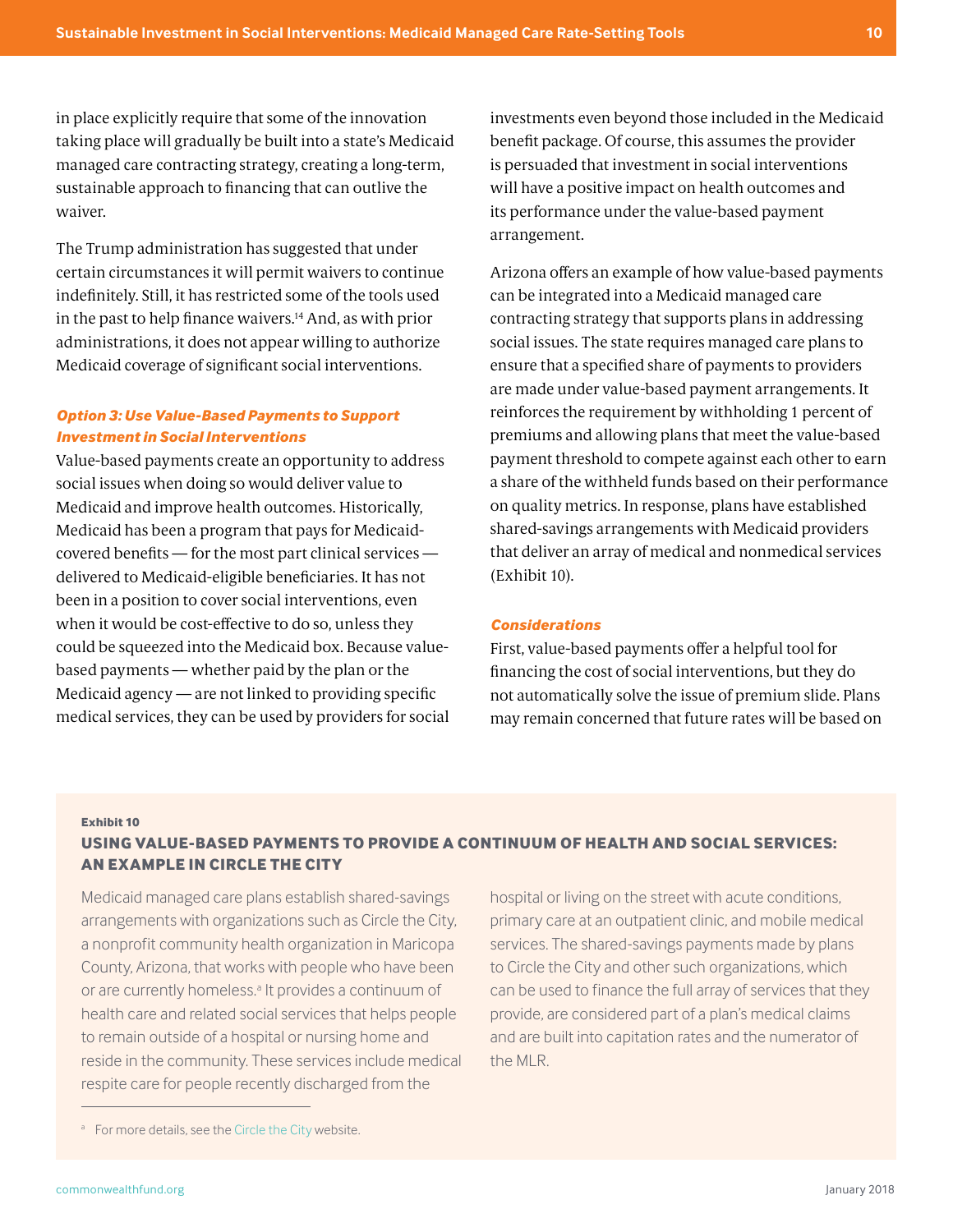lower medical costs without including the costs of social investments that helped achieve those lower medical costs. One state has said that it attempted to address this issue by telling plans that it will continue to include value-based payments in the rate calculations even if medical utilization declines over time. As nonclinical interventions become more effective, states and plans will need to identify more formal long-term strategies for providing plans with sustainable funding streams for their nonclinical interventions.

Second, value-based payment requires states and plans to have an effective way to measure and reward performance outcomes. To date, most quality metrics used in valuebased payment strategies are focused on process or specific clinical outcomes, such as inpatient utilization, readmission rates, diabetes and asthma management, and delivery of preventive services (e.g., immunization rates, well-child visits). Some of these metrics do likely incentivize investments in social interventions. For example, there is solid evidence that diabetics are more likely to be hospitalized at the end of a month when SNAP benefits are running short, making food security an important issue if plans are paid to lower hospital utilization rates or reduce emergency department visits.15

But states interested in encouraging plans and providers to address social issues will want to explore whether there are additional or alternative metrics aimed more squarely at these objectives. For example, they could establish a measure that looks at the extent to which high-risk individuals complete a health risk assessment, are provided with a housing plan, and, ultimately, are connected with and able to remain in housing.

Third, interviewees noted that states and plans need an accounting system to track, monitor, and build sharedsavings and other value-based payments to providers into their Medicaid managed care rates. The claims-based system used for clinical encounters is not appropriate because value-based payments, by design, often are not linked to specific services provided but rather to a plan or provider's success in keeping costs below target levels while maintaining or improving quality. Several states

already incorporate value-based payments into the claims data used for rate-setting, typically by identifying these payments separately in the reporting template they use to collect financial data from managed care plans.

Finally, shared-savings models run the risk of incentivizing providers to cut costs without delivering value, making it important to have a robust set of quality metrics to measure performance. Indeed, there is a risk that sharedsavings models could be vulnerable to many of the same concerns that plagued the initial rollout of managed care into Medicaid in the 1970s and 1980s, when news stories surfaced of plans pocketing capitation funds without providing services. To prevent such concerns from arising in the context of shared-savings models, states can establish strong oversight mechanisms prior to implementation.

## *Option 4: Use Incentives and Withholds to Encourage Plan Investment in Social Interventions*

As a fourth option, states can make incentive payments or use withholds to reward plans for improving outcomes for beneficiaries, including outcomes linked to improved social circumstances. Incentive payments are excluded from the MLR calculation entirely, while withhold payments are treated as part of plan revenue and are included in the denominator of the MLR.16

While states cannot direct plans to invest in non-Medicaid social supports, they can indirectly encourage such investments by linking incentive and withhold payments to outcomes that can be improved by offering social supports. For example, a state might make such payments to plans that succeed in reducing unnecessary use of medical care by connecting beneficiaries to social supports; addressing food security, social isolation, or housing issues; or reducing disparities in outcomes. In addition, incentives and withholds can be combined with Option 3 to reinforce plan incentives to participate in value-based purchasing arrangements.

## *Considerations*

From a state perspective, a major issue with incentive payments is that they are an "add-on" to capitation payments and require additional funding. For states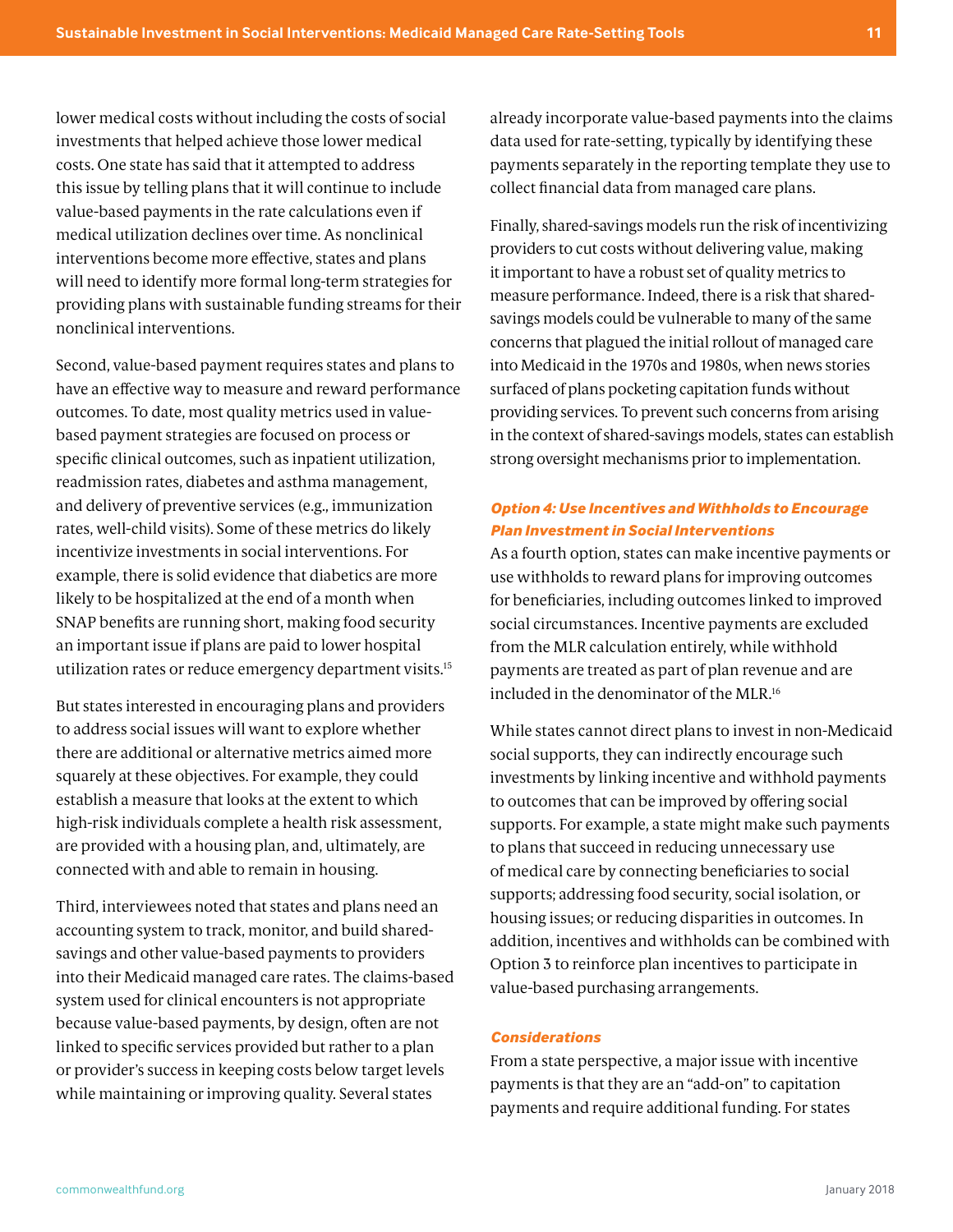<span id="page-11-0"></span>dealing with a budget squeeze or simply committed to minimizing Medicaid expenditures, the additional cost could be prohibitive. From a plan perspective, this reality may mean that incentive payments are considered an unreliable or short-term source of revenue, dampening plan interest in making longer-term investments in social supports. Similarly, withhold arrangements are not necessarily considered by plans a reliable funding mechanism for sustained social investments, because such arrangements depend on plans meeting targets and in some cases are only available to those plans that outperform other plans.

As with the value-based payment option, discussed above, much of the success of an initiative rooted in using incentive or withhold payments will depend on a state selecting appropriate quality metrics. To incentivize investments in social supports, the metrics need to encourage plans to take a whole-person approach to care, providing not only medical services but also social supports when appropriate.

## *Option 5: Integrate Efforts to Address Social Issues into Quality Improvement Activities*

States have the authority to include the cost of quality improvement activities in the nonbenefit portion of their Medicaid managed care rates. In addition, the cost of quality improvement activities is considered part of the numerator of the MLR (Exhibit 11). This means that states can incorporate into their managed care rates the cost of social investments that are considered quality improvement activities. The issue, of course, is whether a particular social intervention can be considered a quality improvement activity.

#### *Considerations*

While it is clear that the cost of quality improvement activities can be taken into account in rate-setting and considered part of the numerator of the MLR, the extent to which CMS will allow states and plans to classify initiatives aimed at social issues as part of quality improvement activities remains uncertain.<sup>17</sup> States

# **Exhibit 11**

## **ACTIVITIES THAT IMPROVE HEALTH CARE QUALITY: WHAT COUNTS?**<sup>a</sup>

States can include the costs of activities that improve health care quality in the numerator of the MLR. In general, federal regulations require that such activities be designed to improve health quality; increase the likelihood of better outcomes in ways that can be "objectively measured" and produce verifiable results; be directed toward individual enrollees (or, if directed more broadly, result in no additional costs); and be grounded in evidence-based medicine, widely accepted best clinical practices, or criteria issued by recognized professional medical associations, accreditation bodies, government agencies, or other nationally recognized health care quality organizations.

States also must ensure that the activity is primarily designed to improve health outcomes; improve hospital readmissions through a comprehensive discharge program; improve patient safety, reduce medical errors, and lower infection and mortality rates; implement, promote, and increase wellness and health activities; enhance the use of health care data to improve quality, transparency, and outcomes; or support meaningful use of health information technology. There are also activities that cannot be considered quality activities, such as setting up a network of providers, combating fraud, and conducting utilization reviews.

States interested in classifying some of their activities as health care quality improvement activities will want to review these various requirements closely. For more details, see 45 CFR § 158.150.

<sup>a</sup> See 42 CFR § 438.8(e).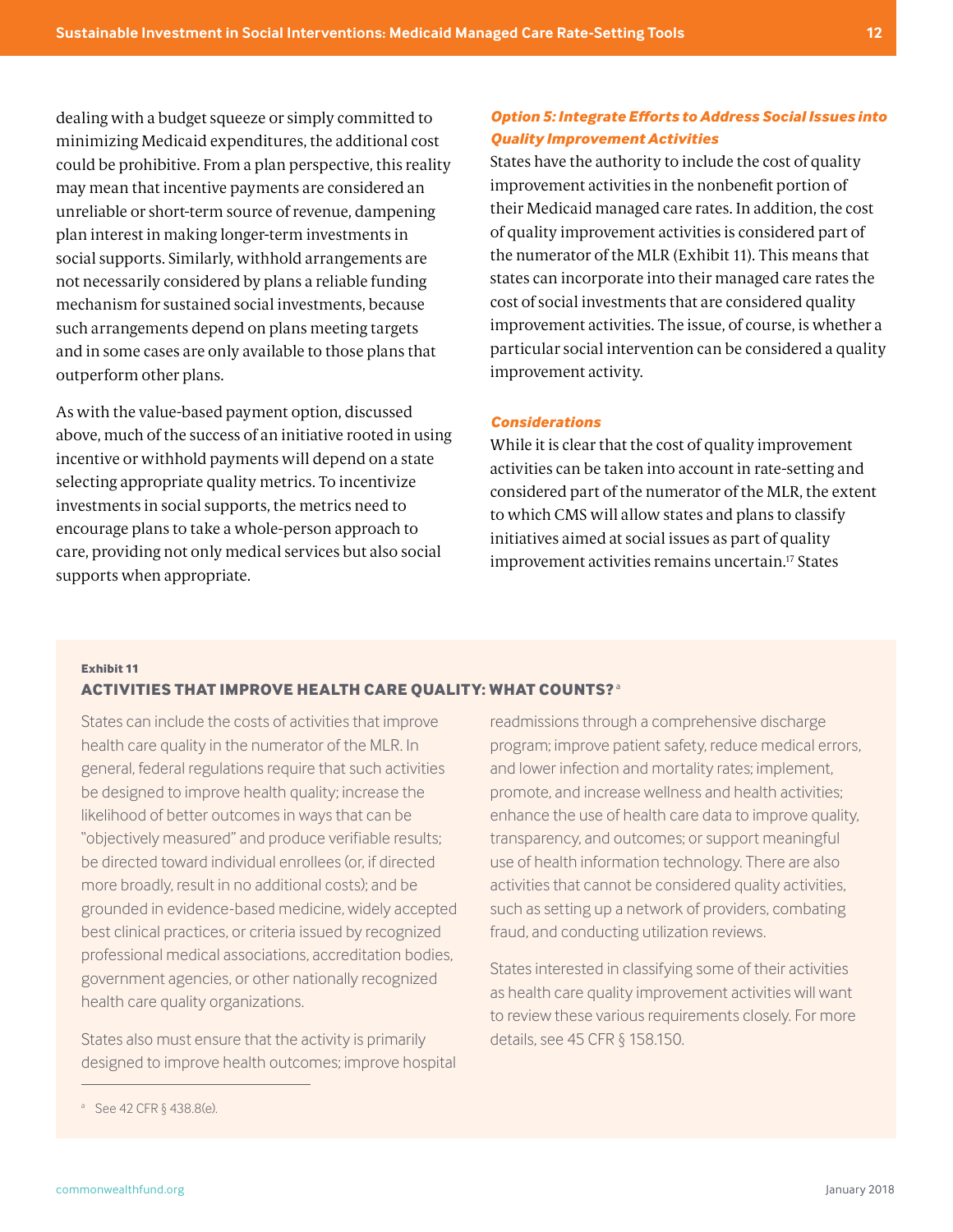certainly do not have carte blanche to characterize anything that their plans and providers are doing as part of quality improvement activities. However, they may be able, for example, to classify efforts to connect individuals with serious mental illnesses to housing as part of a quality initiative aimed at reducing unnecessary readmissions. On the other hand, they presumably will not be able to classify activities such as paying for rent as part of a quality initiative.

While there is some literature describing such possibilities, we have not yet found states that are taking advantage of this option to support social interventions. In addition, classifying too many activities as part of "quality" could undermine more broadly the effectiveness of the MLR, which is designed to ensure that issuers do not use an undue amount of their capitation funds for administrative costs or profits.

## *Option 6: Reward Plans with Effective Investments in Social Interventions with Higher Rates*

The options above would offer plans some resources to finance the cost of social interventions, but they do not squarely address concerns about premium slide. States, however, have some options for providing plans that invest in social interventions with a cushion against the impact on their rates if the interventions drive down costs. Specifically, as noted above, Medicaid managed care rates include a nonbenefit component, which, in turn, includes a profit margin or, for nonprofit plans, a risk margin. States can elect to provide a higher profit and risk margin to plans that demonstrate they have lowered medical costs through investments in social interventions.

A related strategy is for the state to establish an MLR above the 85 percent required in regulation for rate-setting purposes, then offer relief from this higher standard to those plans that invest in social interventions and succeed in driving down medical utilization as a result. For example, a state might generally require plans to meet a MLR of 88 percent, but then allow plans that invest in social interventions and thus lower medical costs to receive an MLR of 85 percent.

#### *Considerations*

While this option helps to address premium slide, it could pose both operational and political issues. States will need to design criteria to establish which plans should receive a higher profit margin — or, in the variation, relief from the MLR standard — and determine how best to monitor and evaluate plan compliance with the criteria. For example, they could require plans to make a certain level of investment in social interventions as part of quality initiatives and to provide evidence of the impact of those interventions on medical utilization. From a political perspective, it could prove challenging to publicly justify a higher profit margin for selected Medicaid managed care plans even if the basis is lower medical utilization because of social interventions. Similarly, plans are likely to push back on MLRs greater than 85 percent.

## **CONCLUSION**

State Medicaid programs are increasingly looking for ways to improve health outcomes using both clinical and nonclinical interventions. Managed care plans typically are willing partners in such efforts, but they often face a rate-setting process that discourages sustainable investments in social interventions. In this analysis, we have outlined several options available to states to modify their approach to Medicaid managed care rate-setting to send clear signals that they value such investments and want them to continue over time. None represents a perfect or comprehensive response to the challenge of incentivizing social investments. Together, however, they offer each state the opportunity to design an initiative consistent with its goals and priorities.

Indeed, as we found when speaking with some of the states that are furthest along, it almost surely will take a broad array of strategies to significantly increase the role of Medicaid managed care plans in addressing the social factors that affect health. In the months and years ahead, it will be important to support states not only in pursuing such options, but also in identifying the limits of these strategies and finding ways to combine them with non-Medicaid initiatives to address the social and economic issues that can drive poor health outcomes and inefficient care.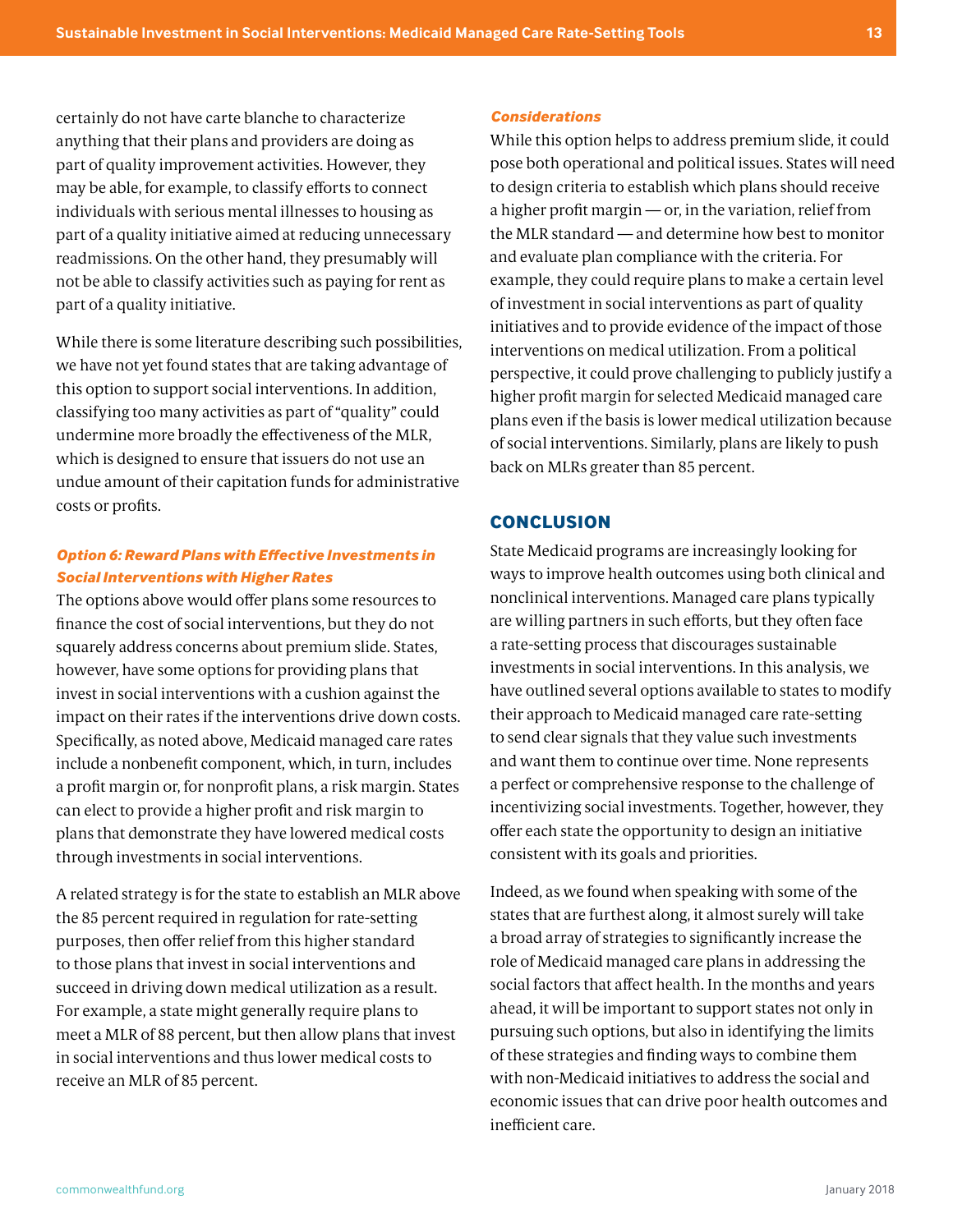#### <span id="page-13-0"></span>**Notes**

- <sup>1</sup> B. C. Booske, J. K. Athens, D. A. Kindig et al., *[Different](https://uwphi.pophealth.wisc.edu/publications/other/different-perspectives-for-assigning-weights-to-determinants-of-health.pdf)  [Perspectives for Assigning Weights to Determinants of](https://uwphi.pophealth.wisc.edu/publications/other/different-perspectives-for-assigning-weights-to-determinants-of-health.pdf)  [Health](https://uwphi.pophealth.wisc.edu/publications/other/different-perspectives-for-assigning-weights-to-determinants-of-health.pdf)* (University of Wisconsin Population Health Institute, Feb. 2010).
- <sup>2</sup> L. M. Gottlieb, A. Quiñones-Rivera, R. Manchanda et al., ["States' Influences on Medicaid Investments to Address](http://www.ajpmonline.org/article/S0749-3797(16)30304-X/fulltext)  [Patients' Social Needs,](http://www.ajpmonline.org/article/S0749-3797(16)30304-X/fulltext)" *American Journal of Preventive Medicine,* Jan. 2017 52(1):31–37.
- <sup>3</sup> See 42 CFR § 438.3(c)(ii).
- <sup>4</sup> In a typical process, a state would work with an actuarial firm to review its recent claim experience (including fee-for-service and other non-claimbased payments to providers); apply appropriate trend adjustments to reflect anticipated price and utilization changes; reflect the impact of any program design changes; add in administrative expenses, profit margin, and other "nonbenefit" expenses; make other reasonable adjustments; consider historical and projected medical loss ratio (MLR); and, finally, apply any risk-adjustment factors.
- <sup>5</sup> See 42 CFR § 434.4(b)(9).
- <sup>6</sup> Based on the Medicaid managed care rate as of June 2017; note the delayed provision date. Some provisions of the new regulations went into effect immediately, while others are effective for plan years beginning in July 2017 or later. See Center for Medicaid and CHIP Services, "[Medicaid and CHIP Managed Care Final Rule](https://www.medicaid.gov/medicaid/managed-care/downloads/webinar-implementation-dates.pdf)  [\(CMS-2390-F\) Implementation Dates,](https://www.medicaid.gov/medicaid/managed-care/downloads/webinar-implementation-dates.pdf)" Presentation (Centers for Medicare and Medicaid Services, n.d.).
- <sup>7</sup> Ibid. These provisions went into effect for contracts starting on or after July 1, 2017.
- <sup>8</sup> See 42 CFR § 438.8(e).
- <sup>9</sup> D. Bachrach, J. Guyer, and A. Levin, *[Medicaid Coverage](https://www.milbank.org/publications/medicaid-coverage-social-interventions-road-map-states/)  [of Social Interventions: A Road Map for States](https://www.milbank.org/publications/medicaid-coverage-social-interventions-road-map-states/)* (Milbank Memorial Fund, July 2016).
- <sup>10</sup> Selected eligibility groups are not subject to the comparability requirement, such as those who qualify for Medicaid because of medical bills that allow them to "spend down" to eligibility (i.e., the medically needy). States also can elect to disregard the "statewideness" and comparability requirements in certain circumstances, such as if they are using the authority provided in the Medicaid statute to offer an alternative benefit plan.
- <sup>11</sup> D. Bachrach, J. Guyer, and A. Levin, *[Medicaid Coverage](https://www.milbank.org/publications/medicaid-coverage-social-interventions-road-map-states/)  [of Social Interventions: A Road Map for States](https://www.milbank.org/publications/medicaid-coverage-social-interventions-road-map-states/)* (Milbank Memorial Fund, July 2016).
- $12$  One exception is that states can provide targeted case management to a subset of Medicaid beneficiaries, including beneficiaries living in a particular geographic area. In addition, states can provide alternative benefit plans without regard to "statewideness" and comparability requirements, as discussed further in D. Bachrach, J. Guyer, and A. Levin, *[Medicaid Coverage](https://www.milbank.org/publications/medicaid-coverage-social-interventions-road-map-states/)  [of Social Interventions: A Road Map for States](https://www.milbank.org/publications/medicaid-coverage-social-interventions-road-map-states/)* (Milbank Memorial Fund, July 2016).
- <sup>13</sup> The state also distributes incentive payments based on each CCO's performance on 17 different performance metrics.
- <sup>14</sup> On Dec. 15, 2017, the administration issued a Dear State Medicaid Director letter that phases out expenditure authority for Designated State Health Programs in Section 1115 demonstrations, a strategy used by several states to finance the nonfederal share of the cost of waivers. See [https://www.medicaid.gov/federal-policy](https://www.medicaid.gov/federal-policy-guidance/downloads/smd17005.pdf)[guidance/downloads/smd17005.pdf.](https://www.medicaid.gov/federal-policy-guidance/downloads/smd17005.pdf)
- <sup>15</sup> D. Bachrach, J. Guyer, and A. Levin, *[Medicaid Coverage](https://www.milbank.org/publications/medicaid-coverage-social-interventions-road-map-states/)  [of Social Interventions: A Road Map for States](https://www.milbank.org/publications/medicaid-coverage-social-interventions-road-map-states/)* (Milbank Memorial Fund, July 2016).
- <sup>16</sup> Withhold payments that are not made because a plan has failed to meet a standard are excluded entirely from the MLR calculation.
- <sup>17</sup> See 42 CFR § 438.8(e).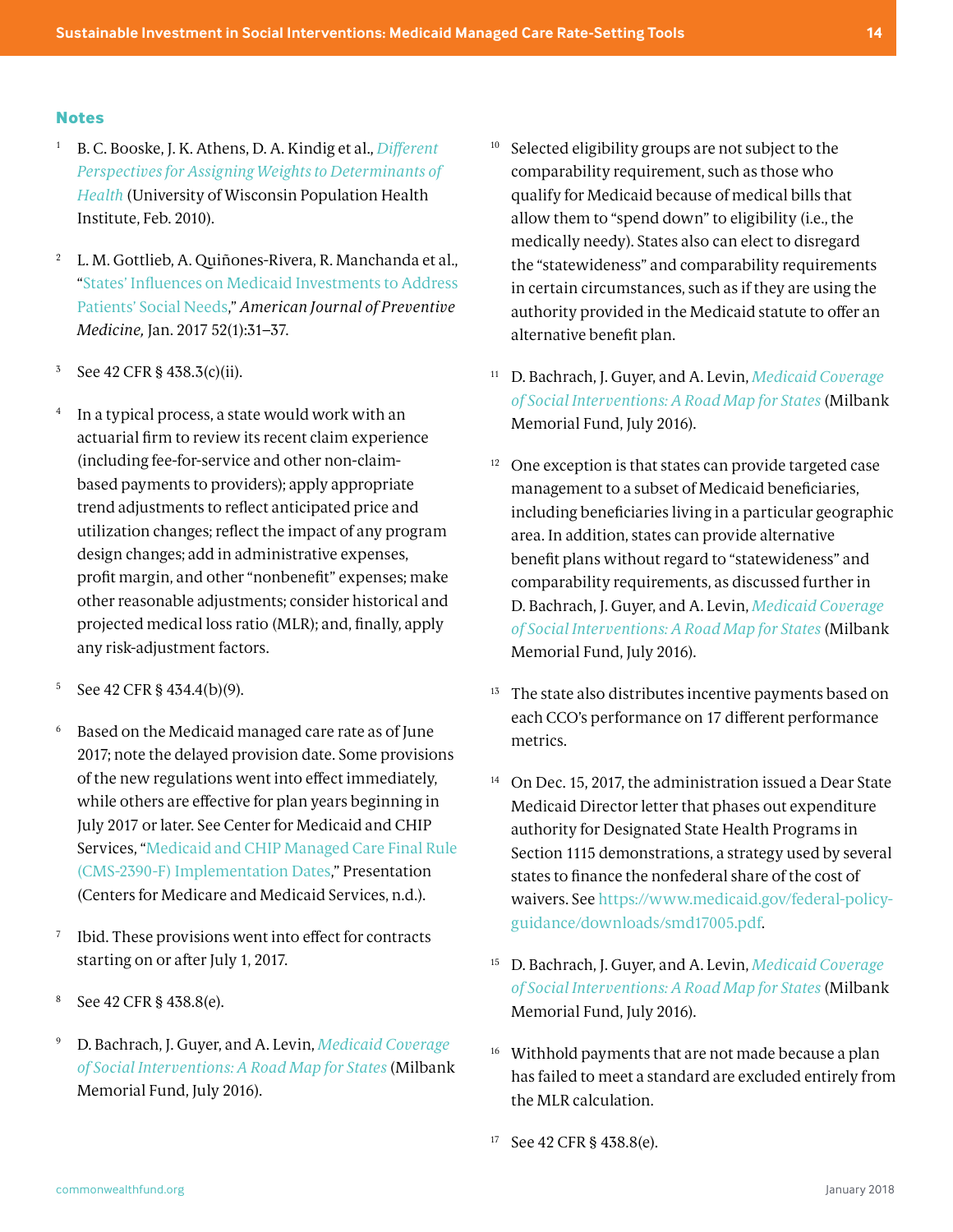## **APPENDIX A. BIBLIOGRAPHY**

#### *State Innovations in Rate-Setting*

J. J. Bartholomew, L. Coyner, T. M. Doyle et al., "[Payment](file:///Users/PDF/Downloads/pd-2016-10-annual-session-033.pdf)  [Reform and Medicaid Rate Development, Session 33 L,](file:///Users/PDF/Downloads/pd-2016-10-annual-session-033.pdf)" Panel at 2016 Society of Actuaries Annual Meeting and Exhibit (SOA, Oct. 2016).

Center for Health Care Strategies, *[Developing Capitation](http://www.chcs.org/media/MLTSS-Rate-Setting_Final1.pdf)  [Rates for Medicaid Managed Long-Term Services and](http://www.chcs.org/media/MLTSS-Rate-Setting_Final1.pdf)  [Supports Programs: State Considerations](http://www.chcs.org/media/MLTSS-Rate-Setting_Final1.pdf)*, Technical Assistance Brief (CHCS, Jan. 2016).

Center for Health Care Strategies, ["Rate-Setting Strategies](http://www.chcs.org/media/MLTSS-Rate-Setting-webinar-081616.pdf)  [to Advance Medicaid Managed Long-Term Services and](http://www.chcs.org/media/MLTSS-Rate-Setting-webinar-081616.pdf)  [Supports Goals: State Insights](http://www.chcs.org/media/MLTSS-Rate-Setting-webinar-081616.pdf)," Webinar (CHCS, Aug. 16, 2016).

Medicaid and CHIP Payment and Access Commission, "[Section D: Payment Policy in Medicaid Managed Care](https://www.macpac.gov/wp-content/uploads/2015/01/Payment_Policy_in_Medicaid_Managed_Care.pdf)," in *Report to the Congress: The Evolution of Managed Care in Medicaid* (MACPAC, June 2011).

Oregon Health Authority, *[Application for Amendment and](http://www.oregon.gov/oha/HPA/HP-Medicaid-1115-Waiver/Documents/Waiver-Renewal-Application.pdf)  [Renewal, Oregon Health Plan 1115 Demonstration Project,](http://www.oregon.gov/oha/HPA/HP-Medicaid-1115-Waiver/Documents/Waiver-Renewal-Application.pdf)  [Medicaid and Children's Health Insurance Program](http://www.oregon.gov/oha/HPA/HP-Medicaid-1115-Waiver/Documents/Waiver-Renewal-Application.pdf)* (OHA, Aug. 2016).

Oregon Health Authority, *[CCO Rate Development](http://www.oregon.gov/OHA/HPA/ANALYTICS/OHPRates/Oregon CY17 Capitation Rate Certification 2016-10-10.pdf)  [Actuarial Certification, January 1, 2017 – December 31, 2017](http://www.oregon.gov/OHA/HPA/ANALYTICS/OHPRates/Oregon CY17 Capitation Rate Certification 2016-10-10.pdf)  [Capitation Rates](http://www.oregon.gov/OHA/HPA/ANALYTICS/OHPRates/Oregon CY17 Capitation Rate Certification 2016-10-10.pdf)* (OHA, Oct. 2016).

Oregon Health Authority, *[Concept Paper on Increasing](https://digital.osl.state.or.us/islandora/object/osl%3A76614/datastream/OBJ/view)  [Use of Health-Related Services and Value-Based Payments](https://digital.osl.state.or.us/islandora/object/osl%3A76614/datastream/OBJ/view)* (OHA, n.d.).

Oregon Health Authority, Office of Health Policy and Analytics, *[Where We Are and Where We're Going: Rate](http://www.oregon.gov/oha/HPA/ANALYTICS/Documents/Rates Policy Brief 2015_4_27.pdf)  [Setting for Coordinated Care Organizations](http://www.oregon.gov/oha/HPA/ANALYTICS/Documents/Rates Policy Brief 2015_4_27.pdf)* (OHA, April 2015).

## *State Innovations in Value-Based Payment and Social Intervention Investments*

M. Crawford and R. Houston, *[State Payment and Financing](http://www.chcs.org/media/Medicaid_-Soc-Service-Financing_022515_2_Final.pdf)  [Models to Promote Health and Social Service Integration](http://www.chcs.org/media/Medicaid_-Soc-Service-Financing_022515_2_Final.pdf)* (Center for Health Care Strategies, Feb. 2015).

L. M. Gottlieb, A. Quiñones-Rivera, R. Manchanda et al., "[States' Influences on Medicaid Investments to Address](http://www.ajpmonline.org/article/S0749-3797(16)30304-X/fulltext)  [Patients' Social Needs](http://www.ajpmonline.org/article/S0749-3797(16)30304-X/fulltext)," *American Journal of Preventive Medicine,* Jan. 2017 52(1):31–37.

R. Mahadevan and R. Houston, *[Supporting Social](https://www.chcs.org/resource/supporting-social-services-medicaid-accountable-care-organizations-early-efforts/)  [Service Delivery Through Medicaid Accountable Care](https://www.chcs.org/resource/supporting-social-services-medicaid-accountable-care-organizations-early-efforts/)  [Organizations: Early State Efforts](https://www.chcs.org/resource/supporting-social-services-medicaid-accountable-care-organizations-early-efforts/)* (Center for Health Care Strategies, Feb. 2015).

R. Manchanda, S. Ackerman, and L. Gottlieb, *Building Medicaid Managed Care Systems That Address Social Determinants of Health. A Case Study Synthesis* (University of California, San Francisco, and Health Begins, Feb. 2016).

New York State Department of Health, *[Medicaid Redesign](https://www.health.ny.gov/health_care/medicaid/redesign/dsrip/2016/docs/2016-jun_annual_update.pdf)  [Team, A Path Toward Value Based Payment: Annual](https://www.health.ny.gov/health_care/medicaid/redesign/dsrip/2016/docs/2016-jun_annual_update.pdf)  [Update, New York State Roadmap for Medicaid Payment](https://www.health.ny.gov/health_care/medicaid/redesign/dsrip/2016/docs/2016-jun_annual_update.pdf)  [Reform](https://www.health.ny.gov/health_care/medicaid/redesign/dsrip/2016/docs/2016-jun_annual_update.pdf)* (NYS DOH, June 2016).

E. Rogan and E. Bradley, *[Investing in Social Services for](https://www.milbank.org/wp-content/uploads/2016/05/Bradley-Rogan-Investing-in-Social-Services-Report.pdf)  [States' Health: Identifying and Overcoming the Barriers](https://www.milbank.org/wp-content/uploads/2016/05/Bradley-Rogan-Investing-in-Social-Services-Report.pdf)* (Milbank Memorial Fund, May 2016).

A. Spencer, J. Lloyd, and T. McGinnis, *[Using Medicaid](http://www.chcs.org/media/Supportive-Services-Brief-Final-120315.pdf)  [Resources to Pay for Health-Related Supportive Services:](http://www.chcs.org/media/Supportive-Services-Brief-Final-120315.pdf)  [Early Lessons](http://www.chcs.org/media/Supportive-Services-Brief-Final-120315.pdf)* (Center for Health Care Strategies, Dec. 2015).

## *Medicaid Managed Care Regulation and Rate-Setting Guidance*

Actuarial Standards Board, *[Actuarial Standard of](http://www.actuarialstandardsboard.org/wp-content/uploads/2015/03/asop049_179.pdf)  [Practice No. 49: Medicaid Managed Care Capitation Rate](http://www.actuarialstandardsboard.org/wp-content/uploads/2015/03/asop049_179.pdf)  [Development and Certification,](http://www.actuarialstandardsboard.org/wp-content/uploads/2015/03/asop049_179.pdf)* Doc. No. 179 (ASB, March 2015).

Centers for Medicare and Medicaid Services, *[2017](https://www.medicaid.gov/medicaid/managed-care/downloads/2017-medicaid-managed-care-rate-development-guide.pdf)  [Medicaid Managed Care Rate Development Guide: For](https://www.medicaid.gov/medicaid/managed-care/downloads/2017-medicaid-managed-care-rate-development-guide.pdf)  [Rating Periods Starting Between January 1, 2017 and June](https://www.medicaid.gov/medicaid/managed-care/downloads/2017-medicaid-managed-care-rate-development-guide.pdf)  [30, 2017](https://www.medicaid.gov/medicaid/managed-care/downloads/2017-medicaid-managed-care-rate-development-guide.pdf)* (CMS, n.d.).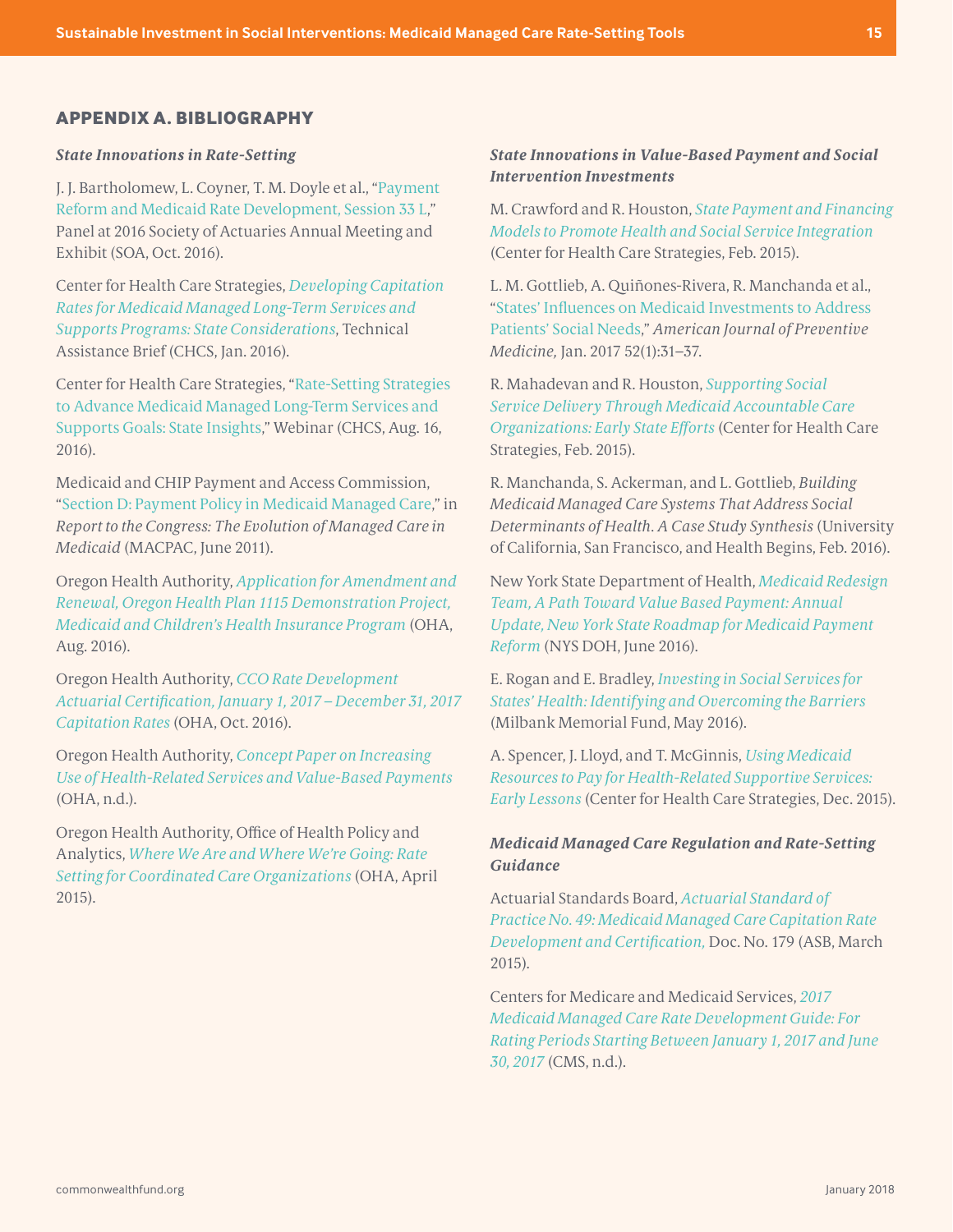## <span id="page-15-0"></span>**APPENDIX B. LIST OF INTERVIEWEES**

- Catherine Anderson, national vice president, strategy and positioning — Medicaid and Medicare, UnitedHealthcare Community and State
- Arlene Ash, professor and division chief, biostatistics and health services research, University of Massachusetts Medical School
- Tom Betlach, director, Arizona Health Care Cost Containment System
- Stephen Chakmakian, chief medical officer, UnitedHealthcare Community Plan, Arizona
- Lori Coyner, Medicaid director, Oregon
- Leonardo Cuello, director of health policy, National Health Law Program
- Toby Douglas, senior vice president for Medicaid solutions, Centene
- Sabrina Gibson, vice president and chief Medicaid actuary, WellCare Health Plans
- Jim Golden, director, Division of Managed Care Plans, Centers for Medicare and Medicaid Services
- Norbert Goldfield, medical director for clinical and economic research, 3M Health Information Systems
- Daniel Harris, actuary, Magellan
- Don Killian, vice president of actuarial services, Centene
- Deborah Kilstein, vice president for quality management and operational support, Association for Community Affiliated Plans
- Richard Kronick, professor of family and preventive medicine and adjunct professor of political science, University of California, San Diego
- Stacey Lampkin, commissioner, Medicaid and Children's Health Insurance Program Payment and Access Commission, and actuary and principal, Mercer
- MaryAnne Lindeblad, Medicaid director, Washington **State**
- Pamme Lyons Taylor, vice president of advocacy and community-based programs, WellCare Health Plans
- David Mancuso, director, Research and Data Analysis Division, Washington State Department of Social and Health Services
- Shawn Nau, CEO, Health Choice Integrated Care
- Heather Petermann, division director, health care research and quality, Minnesota Department of Human Services
- Michelle Raleigh, vice president of actuarial services, Centene
- Mathew Spaan, manager, care delivery and payment reform, Minnesota Department of Human Services
- Jonathan Weiner, professor, Department of Health Policy and Management, Johns Hopkins Bloomberg School of Public Health
- Charlton Wilson, chief medical officer, Mercy Care Plan/ Mercy Care Advantage

Ross Winkelman, principal, Wakely Consulting Group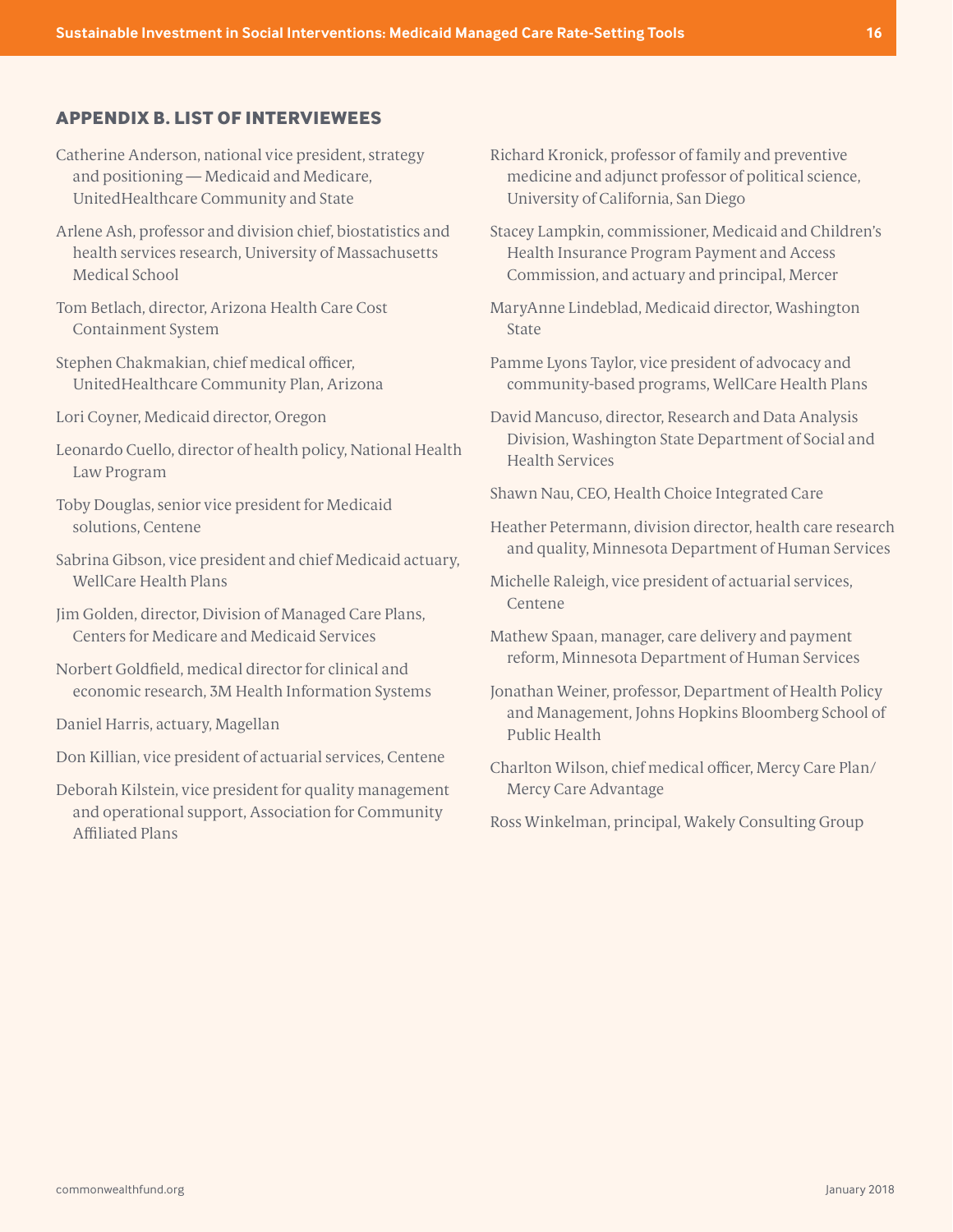# <span id="page-16-0"></span>**APPENDIX C. LIST OF ADVISORY COMMITTEE MEMBERS**

- Tom Betlach, director, Arizona Health Care Cost Containment System
- Lori Coyner, Medicaid director, Oregon
- Toby Douglas, senior vice president for Medicaid solutions, Centene
- Sabrina Gibson, vice president and chief Medicaid actuary, WellCare Health Plans
- Sherry Glied, Ph.D., dean and professor of public service, New York University Robert F. Wagner Graduate School of Public Service
- Laura Gottlieb, M.D., assistant professor, Department of Family Community Medicine, University of California, San Francisco School of Medicine
- Stacey Lampkin, commissioner, Medicaid and CHIP Payment and Access Commission, and actuary and principal, Mercer
- MaryAnne Lindeblad, Medicaid director, Washington State
- Sara Rosenbaum, J.D., professor, health law and policy, Department of Health Policy, Milken Institute School of Public Health, George Washington University
- Marjorie Rosenberg, Ph.D., professor, Department of Risk and Insurance, Wisconsin School of Business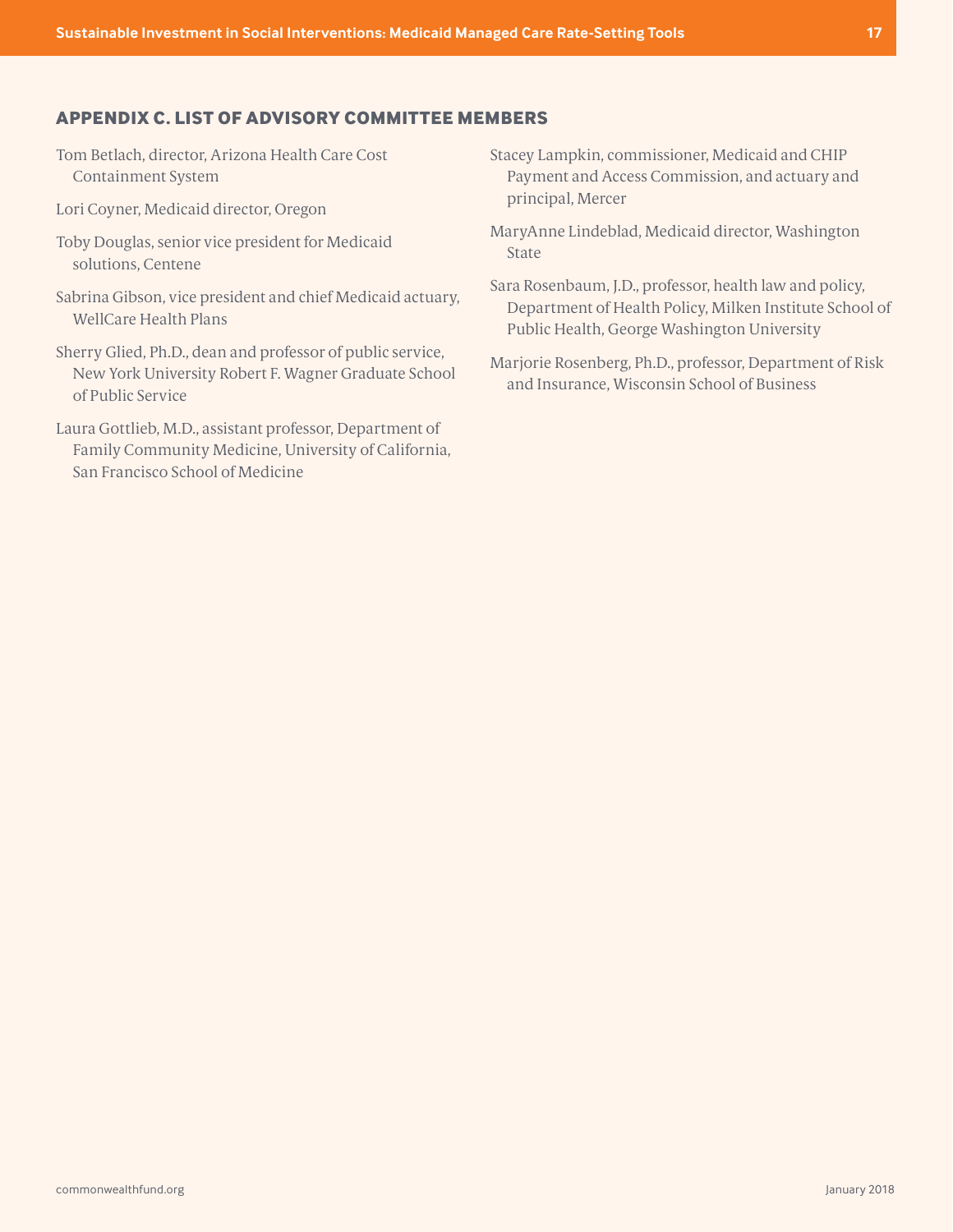# <span id="page-17-0"></span>**APPENDIX D. ADDITIONAL CHALLENGES STATES FACE IN USING MEDICAID TO ADDRESS SOCIAL ISSUES**

- **• State staffing and expertise.** New (or redirected) staff resources are needed to develop Medicaid managed care policies and contracting requirements, identify appropriate performance standards, and engage in other tasks discussed in this report. Several interviewees highlighted agency staffing and expertise as a potential impediment to advancing new managed care payment strategies.
- **• Data infrastructure.** States will need a data infrastructure that allows them (or plans or providers acting on their behalf) to identify the social and economic issues confronting Medicaid beneficiaries, as well as to monitor and track the effectiveness of their efforts. Although some providers and plans already gather such information, we consistently heard that there is a need for a systematic approach to gathering and sharing the data, for example, which beneficiaries are struggling with housing, facing employment challenges, recently leaving a jail or prison, or confronting domestic violence. A common mechanism for sharing data can allow Medicaid managed care plans to avoid the need to collect all the same data again when a beneficiary changes

plans; it also can make it easier to track and build on social investments. Similarly, states, plans, and providers need systematic data and tools to evaluate the effectiveness of social interventions. Do they see declines in hospitalizations among diabetics if individuals have a steady source of food and some extra help at the end of a month when SNAP runs out? How cost-effective is it to provide housing to individuals with serious mental illnesses? In the absence of such resources, it will be difficult to sustain investments in social interventions over time.

**• Lead time for managed care plans and providers.** Managed care plans and providers will require time to identify and enter into agreements with social service organizations or to build additional in-house capacity or infrastructure to track and offer social service options. Many plans and providers are not accustomed to working directly with social service organizations, and they need to develop those relationships as well as conduct the "nuts and bolts" work of setting up contractual arrangements with social service providers.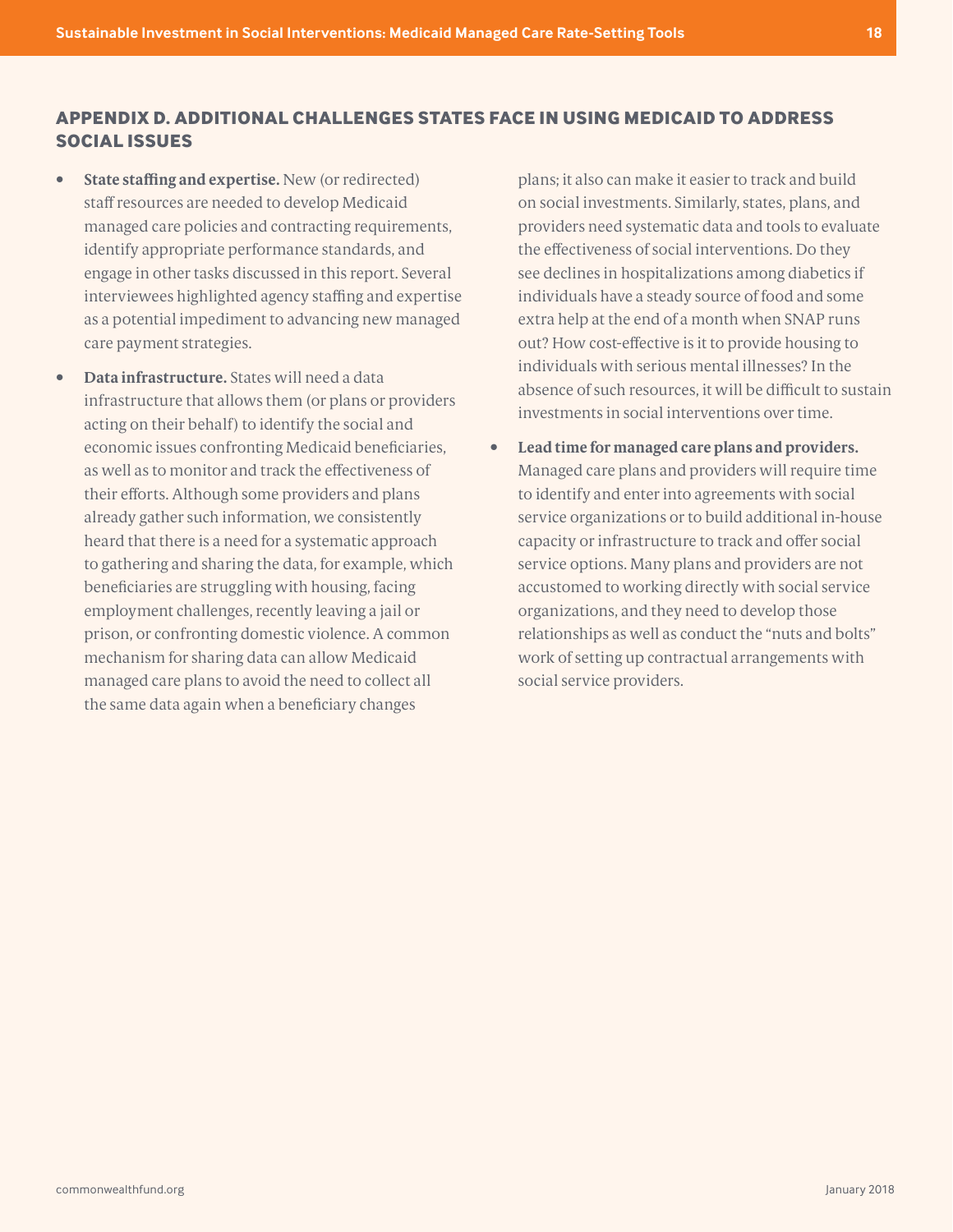# **ABOUT THE AUTHORS**

**Deborah Bachrach, J.D.,** a partner with Manatt, Phelps & Phillips, has more than 25 years of experience in health policy and financing in both the public and private sectors and an extensive background in Medicaid policy and health care reform. She works with states, providers, plans, and foundations in implementing federal health care reform and Medicaid payment and delivery system reforms. Most recently, Ms. Bachrach was Medicaid director and deputy commissioner of health for the New York State Department of Health, Office of Health Insurance Programs. She has previously served as vice president for external affairs at St. Luke's-Roosevelt Hospital Center and as chief assistant attorney general and chief of the Civil Rights Bureau in the Office of the New York State Attorney General. Ms. Bachrach received her B.S. from the University of Pennsylvania, Wharton School, and her J.D. from New York University School of Law.

**Jocelyn Guyer, M.P.A.,** a managing director with Manatt, Phelps & Phillips, provides policy expertise, strategic advice, and technical support to states, foundations, and a range of clients on the implementation of the Affordable Care Act, delivery system reform, Medicaid, and the Children's Health Insurance Program. She has served as an advisor to the National Governors Association Center for Best Practices, the National Academy for State Health Policy, and the American Academy of Pediatrics, among others. Ms. Guyer received her B.A. from Brown University and her M.P.A. from Princeton University Woodrow Wilson School of Public Policy and International Affairs.

**Sarah Meier, Ph.D.,** is a research health economist at RTI International. She was previously a manager at Manatt Health and a research associate at Mayo Clinic. Dr. Meier specializes in research and policy issues in the areas of health care coverage and access and delivery system and payment model reform. Her background includes experience implementing select Medicaid provisions of the Affordable Care Act while interning in the Office of Health Policy at the Assistant Secretary for Planning and Evaluation of the Department of Health and Human Services, as well as evaluation of Wisconsin's BadgerCare Plus and Core expansions. Dr. Meier holds a Ph.D. in

population health from the University of Wisconsin-Madison and an M.Sc. in health economics, policy, and law from Erasmus University in the Netherlands.

**John Meerschaert, F.S.A., M.A.A.A.,** a principal and consulting actuary at Milliman, has a diverse background in health insurance and managed health care programs. He has advised state government agencies, health systems, insurance companies, health maintenance organizations (HMOs), and other health care clients. His experience with commercial, Medicare, and Medicaid coverage from the perspective of insurers, providers, and government stakeholders allows him to provide unique insight on a wide range of issues. He received his B.B.A. from the University of Wisconsin and is a fellow of the Society of Actuaries and member of the American Academy of Actuaries.

**Shelly Brandel, F.S.A., M.A.A.A.,** a principal and consulting actuary at Milliman, has expertise in both managed and traditional health care programs, with more than 15 years of experience in these areas. She has assisted various entities, including health plans, employers, insurance companies, and Medicare/Medicaid programs. She has helped clients with product development and pricing, experience analysis, valuation of reserves, and financial reporting. Ms. Brandel received her B.S. from the University of Miami and is a fellow of the Society of Actuaries and member of the American Academy of Actuaries.

## **ACKNOWLEDGMENTS**

The authors would like to thank the many individuals who provided their time and insights to this effort through interviews ([Appendix B](#page-15-0)) or by serving on the report's advisory committee ([Appendix C](#page-16-0)).

*Editorial support was provided by Jennifer Rubio.*

**For more information about this report, please contact:**  Deborah Bachrach, J.D. Partner, Manatt, Phelps & Phillips, LLP dbachrach@manatt.com